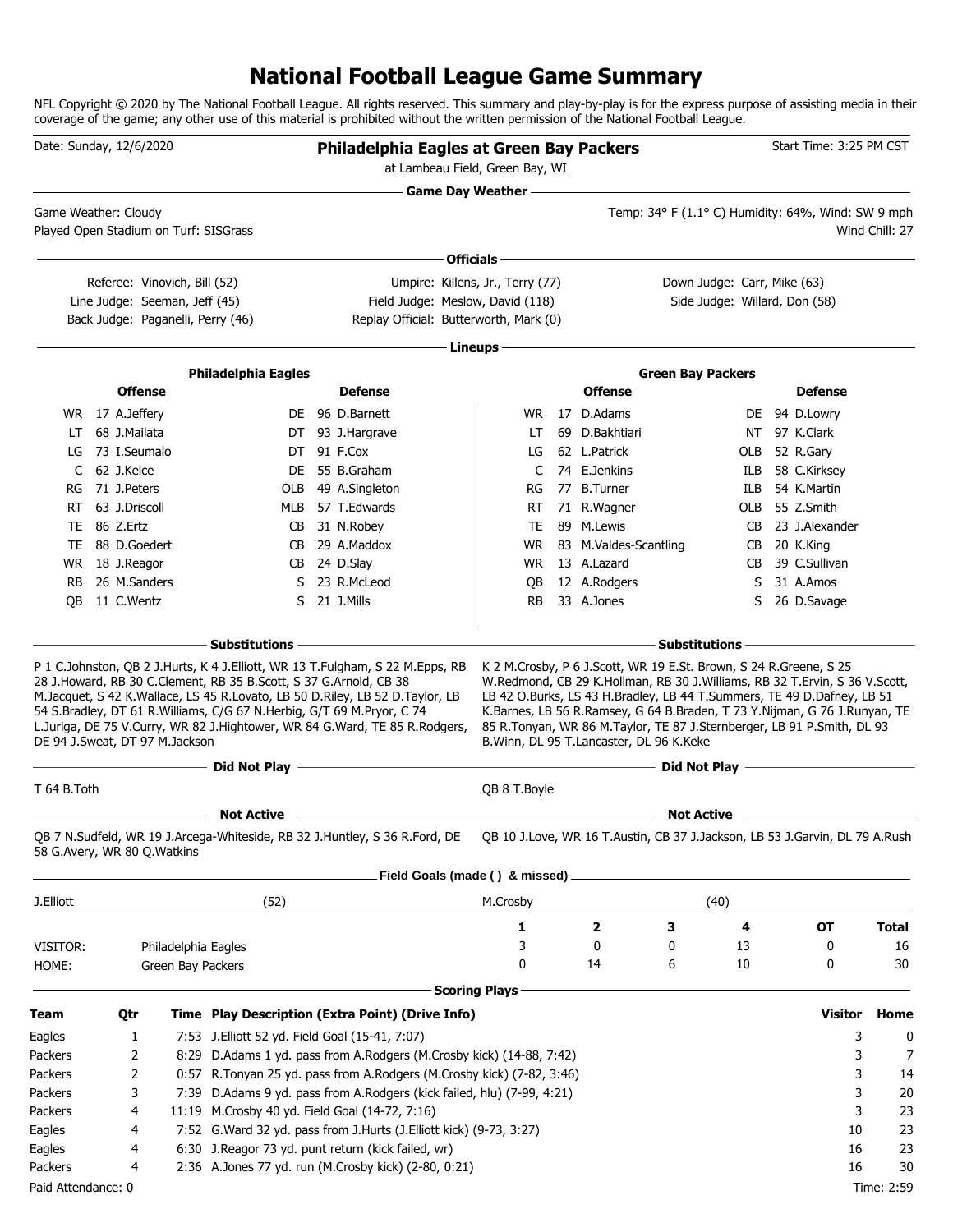# **Final Individual Statistics**

|                                            |            | <b>Philadelphia Eagles</b> |            |              |            |             |             |                    |                     |    |                        |     | <b>Green Bay Packers</b> |             |            |            |                |    |                |
|--------------------------------------------|------------|----------------------------|------------|--------------|------------|-------------|-------------|--------------------|---------------------|----|------------------------|-----|--------------------------|-------------|------------|------------|----------------|----|----------------|
| <b>RUSHING</b>                             |            |                            | <b>ATT</b> | <b>YDS</b>   | <b>AVG</b> |             | LG          | TD                 | <b>RUSHING</b>      |    |                        |     |                          | <b>ATT</b>  | <b>YDS</b> | AVG        | LG             |    | <b>TD</b>      |
| M.Sanders                                  |            |                            | 10         | 31           | 3.1        |             | 8           | 0                  | A.Jones             |    |                        |     |                          | 15          | 130        | 8.7        | 77             |    | $\mathbf{1}$   |
| J.Hurts                                    |            |                            | 5          | 29           | 5.8        |             | 13          | 0                  | J.Williams          |    |                        |     |                          | 5           | 26         | 5.2        |                | 18 | 0              |
| J.Howard                                   |            |                            | 4          | 19           | 4.8        |             | 11          | 0                  | A.Rodgers           |    |                        |     |                          | 4           | $-3$       | $-0.8$     |                | 0  | 0              |
| C.Wentz                                    |            |                            | 3          | 18           | 6.0        |             | 12          | 0                  |                     |    | M.Valdes-Scantling     |     |                          | 1           | $-4$       | $-4.0$     |                | -4 | 0              |
| J.Reagor                                   |            |                            | 1          | 11           | 11.0       |             | 11          | 0                  |                     |    |                        |     |                          |             |            |            |                |    |                |
| <b>B.Scott</b>                             |            |                            | 2          | 9            | 4.5        |             | 6           | 0                  |                     |    |                        |     |                          |             |            |            |                |    |                |
| <b>Total</b>                               |            |                            | 25         | 117          | 4.7        |             | 13          | 0                  | Total               |    |                        |     |                          | 25          | 149        | 6.0        |                | 77 | 1              |
| <b>PASSING</b>                             | <b>ATT</b> | <b>CMP</b>                 | <b>YDS</b> | SK/YD TD     |            |             | LG IN       | <b>RT</b>          | <b>PASSING</b>      |    |                        | ATT | <b>CMP</b>               | <b>YDS</b>  | SK/YD TD   |            | LG IN          |    | RT             |
| C.Wentz                                    | 15         | 6                          | 79         | 4/22         | 0          | 41          | 0           | 57.4               | A.Rodgers           |    |                        | 34  | 25                       | 295         | 2/7        | 3          | 42             | 0  | 128.9          |
| J.Hurts                                    | 12         | 5                          | 109        | 3/5          | 1          | 34          | 1           | 67.7               |                     |    |                        |     |                          |             |            |            |                |    |                |
| Total                                      | 27         | 11                         | 188        | 7/27         | 1          | 41          | 1           | 62.0               | Total               |    |                        | 34  | 25                       | 295         | 2/7        | 3          | 42             | 0  | 128.9          |
| <b>PASS RECEIVING</b>                      |            | <b>TAR</b>                 | <b>REC</b> | <b>YDS</b>   | <b>AVG</b> |             | LG          | TD                 |                     |    | <b>PASS RECEIVING</b>  |     | <b>TAR</b>               | <b>REC</b>  | <b>YDS</b> | <b>AVG</b> | LG             |    | <b>TD</b>      |
| D.Goedert                                  |            | 7                          | 5          | 66           | 13.2       |             | 41          | 0                  | D.Adams             |    |                        |     | 12                       | 10          | 121        | 12.1       | 42             |    | $\overline{2}$ |
| G.Ward                                     |            | 5                          | 3          | 57           | 19.0       |             | 32          | 1                  | R.Tonyan            |    |                        |     | 5                        | 4           | 39         | 9.8        | 25             |    | 1              |
| Z.Ertz                                     |            | 4                          | 2          | 31           | 15.5       |             | 20          | 0                  | A.Lazard            |    |                        |     | 4                        | 3           | 50         | 16.7       |                | 31 | 0              |
| J.Reagor                                   |            | 1                          | 1          | 34           | 34.0       |             | 34          | 0                  | A.Jones             |    |                        |     | 3                        | 3           | 18         | 6.0        |                | 9  | 0              |
| <b>B.Scott</b>                             |            | $\overline{2}$             | 0          | 0            | 0.0        |             | 0           | 0                  | J.Williams          |    |                        |     | $\overline{2}$           | 2           | 10         | 5.0        |                | 5  | 0              |
| J.Hightower                                |            | $\overline{2}$             | 0          | 0            | 0.0        |             | 0           | 0                  | M.Lewis             |    |                        |     | 1                        | 1           | 36         | 36.0       |                | 36 | 0              |
| T.Fulgham                                  |            | $\overline{2}$             | 0          | 0            | 0.0        |             | 0           | 0                  | M.Taylor            |    |                        |     | 1                        | 1           | 14         | 14.0       |                | 14 | 0              |
| A.Jeffery                                  |            | 1                          | 0          | 0            | 0.0        |             | 0           | 0                  | E.St. Brown         |    |                        |     | $\overline{2}$           | 1           | 7          | 7.0        |                | 7  | 0              |
| M.Sanders                                  |            | 1                          | 0          | 0            | 0.0        |             | 0           | 0                  |                     |    | M.Valdes-Scantling     |     | $\overline{2}$           | 0           | 0          | 0.0        |                | 0  | 0              |
| Total                                      |            | 25                         | 11         | 188          | 17.1       |             | 41          | 1                  | Total               |    |                        |     | 32                       | 25          | 295        | 11.8       |                | 42 | 3              |
| <b>INTERCEPTIONS</b>                       |            |                            | <b>NO</b>  | <b>YDS</b>   | <b>AVG</b> |             | LG          | TD                 |                     |    | <b>INTERCEPTIONS</b>   |     |                          | <b>NO</b>   | <b>YDS</b> | <b>AVG</b> | LG             |    | <b>TD</b>      |
|                                            |            |                            |            |              |            |             |             |                    | D.Savage            |    |                        |     |                          | 1           | 4          | 4.0        |                | 4  | 0              |
| Total                                      |            |                            | 0          | 0            |            | $\mathbf 0$ | 0           | 0                  | Total               |    |                        |     |                          | 1           | 4          | 4.0        |                | 4  | 0              |
| <b>PUNTING</b>                             | NO         | <b>YDS</b>                 | <b>AVG</b> | <b>NET</b>   | ΤВ         |             | <b>IN20</b> | LG                 | <b>PUNTING</b>      |    |                        | NO  | <b>YDS</b>               | <b>AVG</b>  | <b>NET</b> | TΒ         | <b>IN20</b>    |    | LG             |
| C.Johnston                                 | 5          | 211                        | 42.2       | 42.2         | 0          |             | 3           | 53                 | J.Scott             |    |                        | 4   | 194                      | 48.5        | 30.3       | 0          |                | 1  | 54             |
| Total                                      | 5          | 211                        | 42.2       | 42.2         |            | 0           | 3           | 53                 | Total               |    |                        | 4   | 194                      | 48.5        | 30.3       | 0          |                | 1  | 54             |
| <b>PUNT RETURNS</b>                        |            | <b>NO</b>                  | <b>YDS</b> | <b>AVG</b>   | <b>FC</b>  |             | LG          | TD                 | <b>PUNT RETURNS</b> |    |                        |     | <b>NO</b>                | <b>YDS</b>  | <b>AVG</b> | FC         | LG             |    | <b>TD</b>      |
| J.Reagor                                   |            | 1                          | 73         | 73.0         |            | 1           | 73          | 1                  | T.Ervin             |    |                        |     | 1                        | 0           | 0.0        | 0          |                | 0  | 0              |
| G.Ward                                     |            | 0                          | 0          | 0.0          |            | 1           | 0           | 0                  | C.Sullivan          |    |                        |     | 0                        | 0           | 0.0        | 1          |                | 0  | 0              |
| [OUT OF BOUNDS]                            |            | $\mathbf 1$                | 0          | 0.0          |            | 0           | 0           | 0                  | [DOWNED]            |    |                        |     | 1                        | 0           | 0.0        | 0          |                | 0  | 0              |
|                                            |            |                            |            |              |            |             |             |                    |                     |    | [OUT OF BOUNDS]        |     | $\overline{2}$           | 0           | 0.0        | 0          |                | 0  | 0              |
| Total                                      |            | 1                          | 73         | 73.0         |            | 2           | 73          | $\mathbf{1}$       | Total               |    |                        |     | $\mathbf{1}$             | 0           | 0.0        | 1          |                | 0  | 0              |
| <b>KICKOFF RETURNS</b>                     |            | <b>NO</b>                  | <b>YDS</b> | <b>AVG</b>   | FC         |             | LG          | TD                 |                     |    | <b>KICKOFF RETURNS</b> |     | <b>NO</b>                | <b>YDS</b>  | <b>AVG</b> | FC         | LG             |    | <b>TD</b>      |
| <b>B.Scott</b>                             |            | 4                          | 116        | 29.0         |            | 0           | 46          | 0                  | T.Ervin             |    |                        |     | 2                        | 55          | 27.5       | 0          | 33             |    | 0              |
| [TOUCHBACK]                                |            | 2                          | 0          | $0.0\,$      |            | 0           | 0           | 0                  | M.Taylor            |    |                        |     | 2                        | 45          | 22.5       | 0          | 23             |    | 0              |
| Total                                      |            | 4                          | 116        | 29.0         |            | 0           | 46          | 0                  | Total               |    |                        |     | $\overline{4}$           | 100         | 25.0       | 0          |                | 33 | 0              |
| <b>Philadelphia Eagles</b>                 |            |                            |            |              |            |             |             |                    |                     |    |                        |     |                          |             |            |            |                |    |                |
| <b>FUMBLES</b>                             |            |                            |            |              | FUM LOST   |             |             | <b>OWN-REC YDS</b> |                     | TD | <b>FORCED</b>          |     | <b>OPP-REC</b>           | <b>YDS</b>  | <b>TD</b>  |            | <b>OUT-BDS</b> |    |                |
| J.Reagor                                   |            |                            |            | 1            |            | 0           |             | 1                  | 0                   | 0  | 0                      |     | 0                        | $\mathbf 0$ | 0          |            | 0              |    |                |
| Total                                      |            |                            |            | 1            |            | 0           |             | 1                  | 0                   | 0  | 0                      |     | 0                        | 0           | 0          |            | 0              |    |                |
| <b>Green Bay Packers</b><br><b>FUMBLES</b> |            |                            |            |              | FUM LOST   |             |             | <b>OWN-REC YDS</b> |                     | TD | <b>FORCED</b>          |     | <b>OPP-REC</b>           | <b>YDS</b>  | <b>TD</b>  |            | <b>OUT-BDS</b> |    |                |
| A.Rodgers                                  |            |                            |            | $\mathbf{1}$ |            | 0           |             | 0                  | -6                  | 0  | 0                      |     | 0                        | 0           | 0          |            | 0              |    |                |
| A.Jones                                    |            |                            |            | 0            |            | 0           |             | 1                  | 0                   | 0  | 0                      |     | 0                        | 0           | 0          |            | 0              |    |                |
| Total                                      |            |                            |            | 1            |            | 0           |             | 1                  | -6                  | 0  | 0                      |     | 0                        | 0           | 0          |            | 0              |    |                |
|                                            |            |                            |            |              |            |             |             |                    |                     |    |                        |     |                          |             |            |            |                |    |                |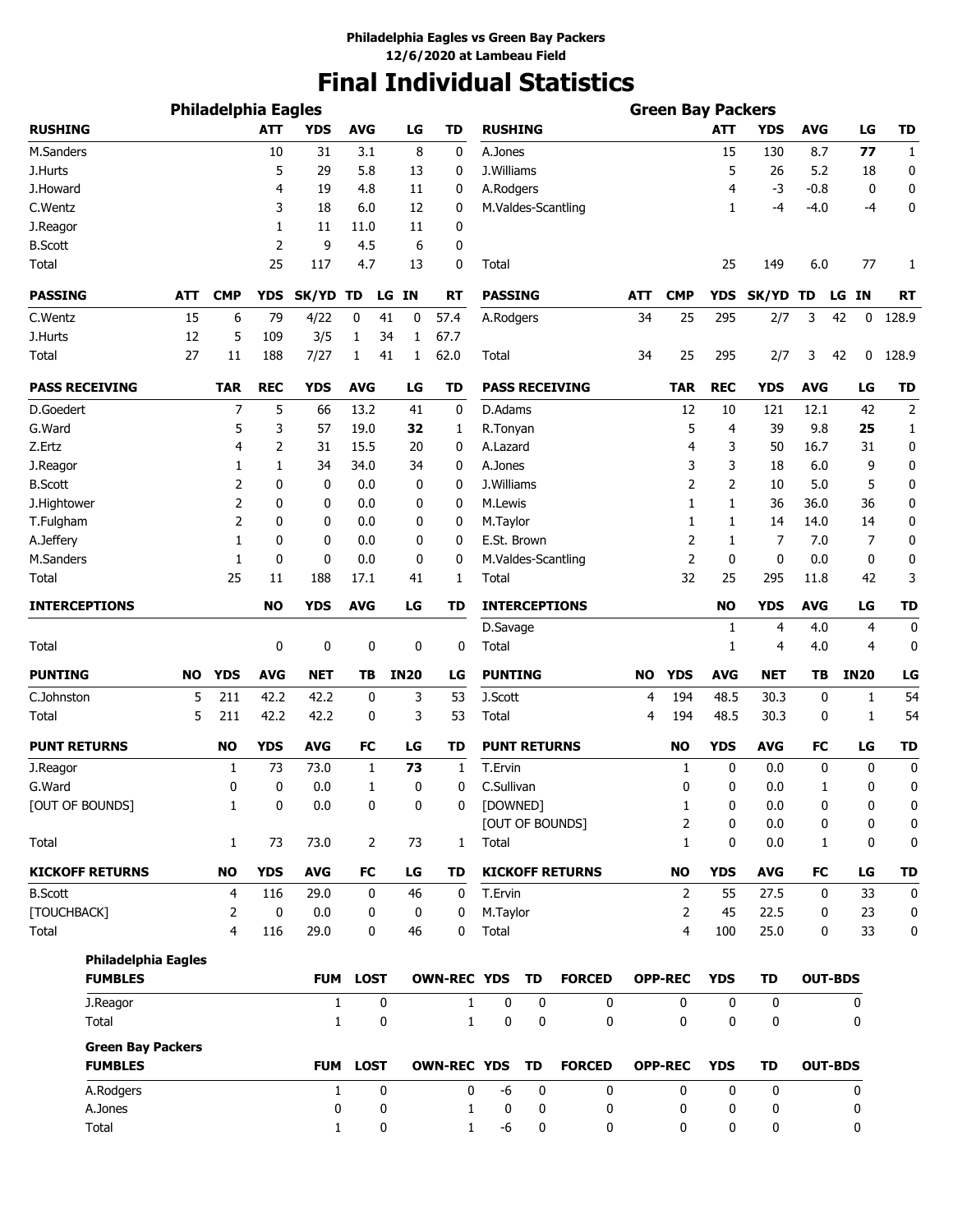# **Final Team Statistics**

|                                                   | <b>Visitor</b> | Home           |
|---------------------------------------------------|----------------|----------------|
|                                                   | <b>Eagles</b>  | <b>Packers</b> |
| <b>TOTAL FIRST DOWNS</b>                          | 17             | 20             |
| By Rushing                                        | $\overline{7}$ | 6              |
| By Passing                                        | 8              | 14             |
| <b>By Penalty</b>                                 | 2              | 0              |
| THIRD DOWN EFFICIENCY                             | 4-13-31%       | 5-12-42%       |
| <b>FOURTH DOWN EFFICIENCY</b>                     | 1-1-100%       | 1-1-100%       |
| <b>TOTAL NET YARDS</b>                            | 278            | 437            |
| Total Offensive Plays (inc. times thrown passing) | 59             | 61             |
| Average gain per offensive play                   | 4.7            | 7.2            |
| <b>NET YARDS RUSHING</b>                          | 117            | 149            |
| <b>Total Rushing Plays</b>                        | 25             | 25             |
| Average gain per rushing play                     | 4.7            | 6.0            |
| Tackles for a loss-number and yards               | $2 - 6$        | $1 - 4$        |
| <b>NET YARDS PASSING</b>                          | 161            | 288            |
| Times thrown - yards lost attempting to pass      | $7 - 27$       | $2 - 7$        |
| Gross yards passing                               | 188            | 295            |
| <b>PASS ATTEMPTS-COMPLETIONS-HAD INTERCEPTED</b>  | $27 - 11 - 1$  | $34 - 25 - 0$  |
| Avg gain per pass play (inc.# thrown passing)     | 4.7            | 8.0            |
| <b>KICKOFFS Number-In End Zone-Touchbacks</b>     | $4 - 3 - 0$    | $6 - 4 - 2$    |
| <b>PUNTS Number and Average</b>                   | $5 - 42.2$     | 4-48.5         |
| <b>Had Blocked</b>                                | 0              | 0              |
| <b>FGs - PATs Had Blocked</b>                     | $0 - 0$        | $0 - 0$        |
| <b>Net Punting Average</b>                        | 42.2           | 30.3           |
| TOTAL RETURN YARDAGE (Not Including Kickoffs)     | 73             | 4              |
| No. and Yards Punt Returns                        | $1 - 73$       | $1 - 0$        |
| No. and Yards Kickoff Returns                     | 4-116          | 4-100          |
| No. and Yards Interception Returns                | $0 - 0$        | $1 - 4$        |
| <b>PENALTIES Number and Yards</b>                 | $4 - 40$       | $5 - 30$       |
| <b>FUMBLES Number and Lost</b>                    | $1 - 0$        | $1 - 0$        |
| <b>TOUCHDOWNS</b>                                 | $\overline{c}$ | 4              |
| Rushing                                           | 0              | 1              |
| Passing                                           | 1              | 3              |
| Punt Returns                                      | 1              | 0              |
| <b>EXTRA POINTS Made-Attempts</b>                 | $1 - 2$        | $3 - 4$        |
| Kicking Made-Attempts                             | $1 - 2$        | $3 - 4$        |
| <b>FIELD GOALS Made-Attempts</b>                  | $1 - 1$        | $1 - 1$        |
| <b>RED ZONE EFFICIENCY</b>                        | $0 - 0 - 0%$   | 2-2-100%       |
| <b>GOAL TO GO EFFICIENCY</b>                      | $0 - 0 - 0\%$  | 2-2-100%       |
| <b>SAFETIES</b>                                   | 0              | 0              |
| <b>FINAL SCORE</b>                                | 16             | 30             |
| <b>TIME OF POSSESSION</b>                         | 28:21          | 31:39          |
|                                                   |                |                |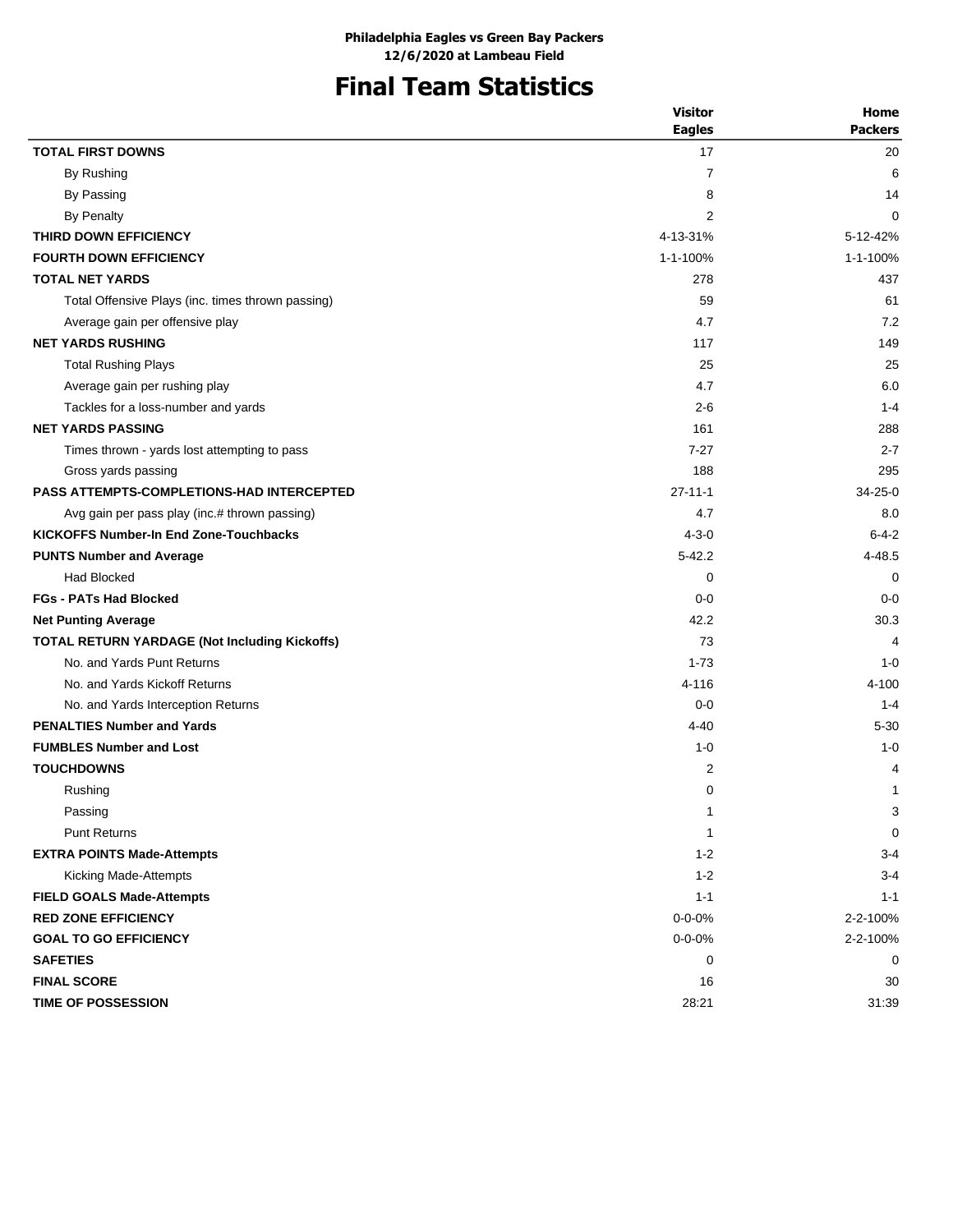# **Ball Possession And Drive Chart**

## **Philadelphia Eagles**

| #  | Time<br>Recd | Time<br>Lost | <b>Time How Ball</b><br><b>Poss Obtained</b> | <b>Drive</b><br><b>Began</b> | #<br><b>Play</b> | Yds<br>Gain | Yds<br>Pen | Net<br>Yds | 1st<br>Down | Last<br>Scrm  | <b>How Given</b><br>Up |
|----|--------------|--------------|----------------------------------------------|------------------------------|------------------|-------------|------------|------------|-------------|---------------|------------------------|
|    | 15:00        | 7:53         | 7:07 Kickoff                                 | <b>PHI 25</b>                | 15               | 46          | -5         | 41         | 4           | GB 34         | Field Goal             |
|    | 5:41         | 1:11         | 4:30 Punt                                    | <b>PHI 38</b>                | 6                | 21          |            | 21         | 2           | GB 41         | Punt                   |
| 3  | 8:29         | 4:43         | 3:46 Kickoff                                 | <b>PHI 10</b>                | 5                | 4           | 5          | 9          |             | <b>PHI 19</b> | Punt                   |
| 4  | 0:57         | 0:00         | 0:57 Kickoff                                 | <b>PHI 25</b>                | 6                | 19          | 0          | 19         | 2           | <b>PHI 41</b> | End of Half            |
| 5. | 13:49        | 12:00        | 1:49 Punt                                    | <b>PHI 10</b>                | 4                | 37          | 0          | 37         |             | <b>PHI 47</b> | Punt                   |
| 6  | 7:39         | 3:35         | 4:04 Kickoff                                 | <b>PHI 25</b>                | 6                | 44          | $-10$      | 34         |             | GB 41         | Punt                   |
|    | 11:19        | 7:52         | 3:27 Kickoff                                 | <b>PHI 27</b>                | 9                | 83          | $-10$      | 73         | 4           | GB 32         | Touchdown              |
| 8  | 4:49         | 2:57         | 1:52 Punt                                    | <b>PHI 31</b>                | 5                |             |            | ⇁          |             | PHI 38        | Punt                   |
| 9  | 2:36         | 1:47         | 0:49 Kickoff                                 | 50                           | 4                | 17          | 0          | 17         |             | GB 33         | Interception           |

(241) Average PHI 27

|    | <b>Green Bay Packers</b> |              |                                              |                       |                  |             |                   |                   |             |                     |                        |
|----|--------------------------|--------------|----------------------------------------------|-----------------------|------------------|-------------|-------------------|-------------------|-------------|---------------------|------------------------|
| #  | Time<br>Recd             | Time<br>Lost | <b>Time How Ball</b><br><b>Poss Obtained</b> | <b>Drive</b><br>Began | #<br><b>Play</b> | Yds<br>Gain | Yds<br><b>Pen</b> | <b>Net</b><br>Yds | 1st<br>Down | Last<br><b>Scrm</b> | <b>How Given</b><br>Up |
|    | 7:53                     | 5:41         | 2:12 Kickoff                                 | GB 25                 | 3                | -4          | 0                 | -4                | 0           | GB 21               | Punt                   |
| 2  | 1:11                     | 8:29         | 7:42 Punt                                    | GB 12                 | 14               | 88          | 0                 | 88                | 6           | $*$ PHI 1           | Touchdown              |
| 3  | 4:43                     | 0:57         | 3:46 Punt                                    | GB 18                 | 7                | 82          | 0                 | 82                | 3           | <b>PHI 25</b>       | Touchdown              |
| 4  | 15:00                    | 13:49        | 1:11 Kickoff                                 | <b>GB 33</b>          | 3                |             | 0                 | 3                 | 0           | GB 36               | Punt                   |
| 5  | 12:00                    | 7:39         | 4:21 Punt                                    | GB <sub>1</sub>       |                  | 99          | 0                 | 99                | 4           | $*$ PHI 9           | Touchdown              |
| 6  | 3:35                     | 11:19        | 7:16 Punt                                    | GB <sub>6</sub>       | 14               | 72          | 0                 | 72                | 5           | <b>PHI 22</b>       | Field Goal             |
|    | 7:52                     | 6:30         | 1:22 Kickoff                                 | GB 23                 | 3                | 3           | -5                | $-2$              | 0           | GB 21               | Punt                   |
| 8  | 6:30                     | 4:49         | 1:41 Kickoff                                 | <b>GB 22</b>          | 3                | 0           | 0                 | 0                 | 0           | GB 22               | Punt                   |
| 9  | 2:57                     | 2:36         | $0:21$ Punt                                  | GB 20                 | $\mathcal{P}$    | 80          | 0                 | 80                |             | GB 23               | Touchdown              |
| 10 | 1:47                     | 0:00         | 1:47 Interception                            | GB 34                 | 6                | 8           | 0                 | 8                 |             | GB 43               | End of Game            |

(194) Average GB 19

**\* inside opponent's 20**

|                | <b>Time of Possession by Quarter</b>   | 1st                  | 2nd   | 3rd  | 4th                | ОT | <b>Total</b> |
|----------------|----------------------------------------|----------------------|-------|------|--------------------|----|--------------|
| <b>Visitor</b> | Philadelphia Eagles                    | 11:37                | 4:43  | 5:53 | 6:08               |    | 28:21        |
| Home           | Green Bay Packers                      | 3:23                 | 10:17 | 9:07 | 8:52               |    | 31:39        |
|                | <b>Kickoff Drive No.-Start Average</b> | Eagles: $6$ - PHI 27 |       |      | Packers: 4 - GB 26 |    |              |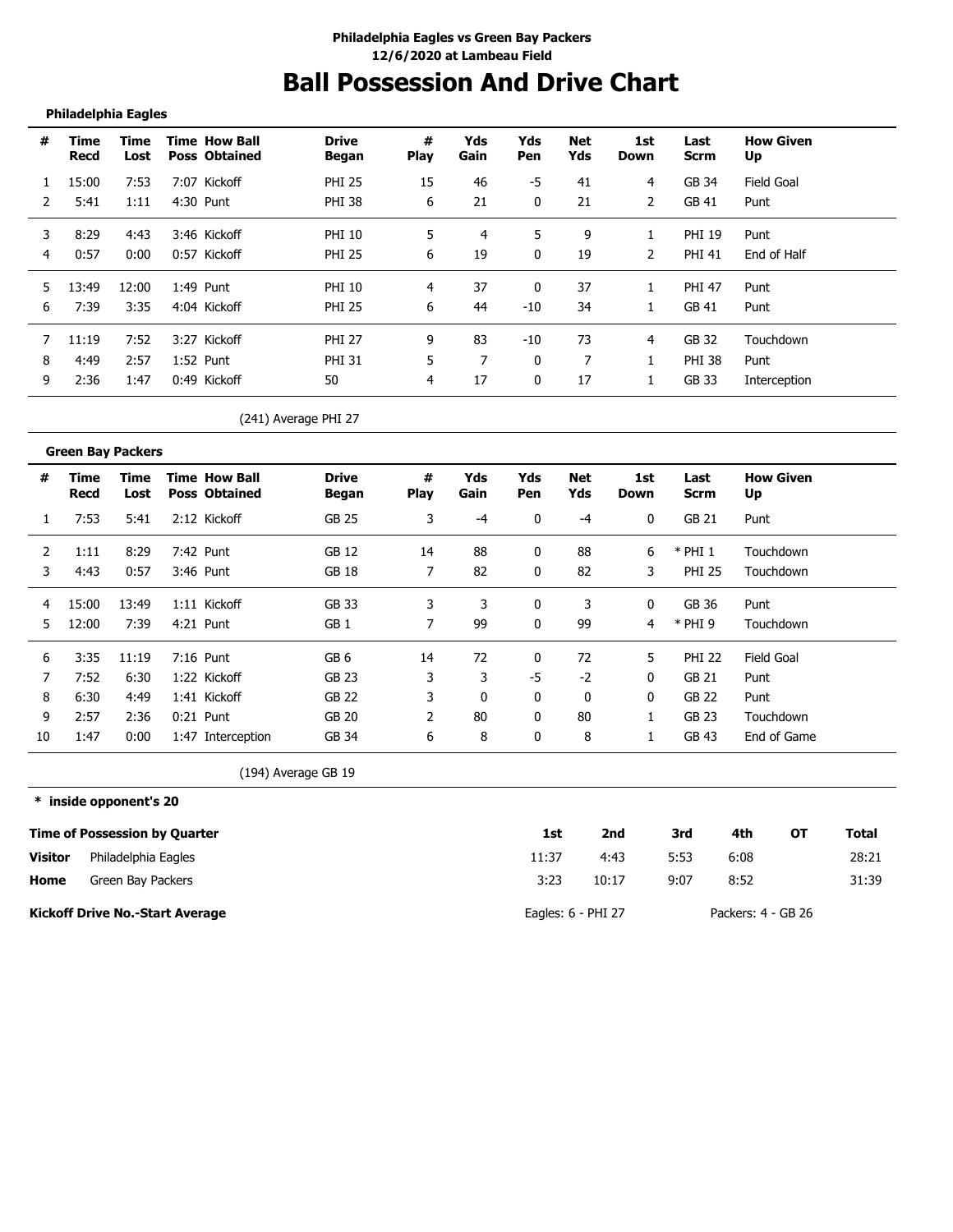# **Final Defensive Statistics**

| Philadelphia Eagles |            |              |                |              | <b>Regular Defensive Plays</b> |              |   |              |           |              |             |            | <b>Special Teams</b> |           |           |           |            | <b>Misc</b> |           |           |
|---------------------|------------|--------------|----------------|--------------|--------------------------------|--------------|---|--------------|-----------|--------------|-------------|------------|----------------------|-----------|-----------|-----------|------------|-------------|-----------|-----------|
|                     | <b>TKL</b> | <b>AST</b>   | <b>COMB</b>    | <b>SK</b>    | <b>YDS TFL</b>                 |              | Q | IN           | <b>PD</b> | FF           | <b>FR</b>   | <b>TKL</b> | <b>AST</b>           | <b>FF</b> | <b>FR</b> | <b>BL</b> | <b>TKL</b> | <b>AST</b>  | <b>FF</b> | <b>FR</b> |
| A.Singleton         | 8          | 4            | 12             | 0            | 0                              | 0            |   | $\Omega$     | 0         | O            | $\mathbf 0$ | 0          | 0                    | 0         | 0         | 0         | 0          | ŋ           | 0         | 0         |
| A.Maddox            |            | 1            | 5              | 0            | 0                              | 0            | 0 | 0            | 1         | 0            | 0           | 0          | 0                    | 0         | 0         | 0         | 0          | 0           | 0         | 0         |
| J.Mills             |            | 1            | 5              | 0            | 0                              | 0            | 0 | 0            | 0         | 0            | 0           | 0          | 0                    | 0         | 0         | 0         | 0          | 0           | 0         | 0         |
| R.McLeod            | 3          | 1            | 4              | 0            | 0                              | 1            | 0 | 0            | 0         | 0            | 0           | 0          | 0                    | 0         | 0         | 0         | 0          | 0           | 0         | 0         |
| F.Cox               | 1          | 3            | 4              | $\mathbf{0}$ | 0                              | 0            | 0 | 0            | 0         | $\mathbf 0$  | 0           | 0          | 0                    | 0         | 0         | 0         | 0          | 0           | 0         | $\pmb{0}$ |
| R. Williams         |            | 1            | 3              | 0            | 0                              | 0            | 0 | 0            | 0         | 0            | 0           | 0          | 0                    | 0         | 0         | 0         | 0          | 0           | 0         | 0         |
| V.Curry             | 2          | $\mathbf{0}$ | 2              | 0            | 0                              | 1            | 3 | 0            | 0         | 0            | 0           | 0          | 0                    | 0         | 0         | 0         | 0          | 0           | 0         | 0         |
| D.Slay              | 2          | 0            | 2              | 0            | 0                              | 0            | 0 | 0            | 1         | 0            | 0           | 0          | 0                    | 0         | 0         | 0         | 0          | 0           | 0         | 0         |
| M.Epps              | 2          | $\mathbf{0}$ | $\overline{2}$ | $\mathbf{0}$ | 0                              | $\mathbf{0}$ | 0 | $\mathbf{0}$ | 0         | $\mathbf{0}$ | 0           | 0          | 0                    | 0         | 0         | 0         | 0          | 0           | 0         | 0         |
| T.Edwards           |            | 1            | 2              | 1            | 0                              | 0            |   | 0            | 0         | 0            | 0           |            | 1                    | 0         | 0         | 0         | 0          | 0           | 0         | 0         |
| J.Hargrave          |            | $\mathbf{1}$ | 2              | 1            | 7                              |              |   | 0            | 0         | 0            | 0           | 0          | 0                    | 0         | 0         | 0         | 0          | 0           | 0         | 0         |
| N.Robey             |            | 1            | 2              | 0            | 0                              | 0            | 0 | 0            | 0         | 0            | 0           | 0          | 0                    | 0         | 0         | 0         | 0          | 0           | 0         | 0         |
| M.Jacquet           | 1          | $\mathbf{1}$ | $\overline{2}$ | 0            | 0                              | 0            | 0 | 0            | 0         | 0            | 0           | 0          | 0                    | 0         | 0         | 0         | 0          | 0           | 0         | 0         |
| D.Barnett           | 0          | 2            | $\overline{2}$ | 0            | 0                              | 0            | 0 | 0            | 0         | 0            | 0           | 0          | 0                    | 0         | 0         | 0         | 0          | 0           | 0         | 0         |
| <b>B.Graham</b>     |            | $\mathbf{0}$ | 1              | 0            | 0                              | 0            |   | 0            | 0         | 0            | 0           | 0          | 0                    | 0         | 0         | 0         | 0          | 0           | 0         | 0         |
| K.Wallace           | 1          | 0            | 1              | 0            | 0                              | 0            | 0 | 0            | 0         | 0            | 0           | 1          | 1                    | 0         | 0         | 0         | 0          | 0           | 0         | 0         |
| D.Riley             |            | $\mathbf{0}$ | $\mathbf{1}$   | $\mathbf{0}$ | 0                              | 0            | 0 | 0            | 0         | $\mathbf{0}$ | 0           | 0          | $\mathbf{1}$         | 0         | 0         | 0         | 0          | 0           | 0         | 0         |
| M.Jackson           |            | 0            | 1              | 0            | 0                              | 0            | 0 | 0            | 0         | 0            | 0           | 0          | 0                    | 0         | 0         | 0         | 0          | 0           | 0         | 0         |
| J.Sweat             | 0          | 1            | 1              | 0            | 0                              | 0            | 0 | 0            | 0         | $\mathbf 0$  | 0           | 0          | 1                    | 0         | 0         | 0         | 0          | 0           | 0         | 0         |
| G.Arnold            | 0          | 0            | 0              | 0            | 0                              | 0            | 0 | 0            | 0         | 0            | 0           | 1          | 0                    | 0         | 0         | 0         | 0          | 0           | 0         | 0         |
| D.Taylor            | 0          | $\mathbf{0}$ | 0              | $\mathbf{0}$ | 0                              | 0            | 0 | 0            | 0         | $\mathbf 0$  | 0           | 0          | $\mathbf{1}$         | 0         | 0         | 0         | 0          | 0           | 0         | 0         |
| J.Reagor            | 0          | 0            | 0              | 0            | 0                              | 0            | 0 | 0            | 0         | 0            | 0           | 0          | 0                    | 0         |           | 0         | 0          | 0           | 0         | 0         |
| J.Kelce             |            | 0            | 0              | 0            | 0                              | 0            | 0 | 0            | 0         | 0            | 0           | 0          | 0                    | 0         | 0         | 0         |            | 0           | 0         | 0         |
| <b>Total</b>        | 36         | 18           | 54             | 2            | 7                              | 3            | 6 | 0            | 2         | 0            | 0           | 3          | 5                    | 0         | 1         | 0         | 1          | 0           | 0         | 0         |

**TKL = Tackle AST = Assist COMB = Combined QH=QB Hit IN = Interception PD = Pass Defense FF = Forced Fumble FR = Fumble Recovery**

| <b>Green Bay Packers</b> |               |     |             |              | <b>Regular Defensive Plays</b> |        |             |    |           |           |           |            | <b>Special Teams</b> |           |           |              |              | <b>Misc</b> |             |           |
|--------------------------|---------------|-----|-------------|--------------|--------------------------------|--------|-------------|----|-----------|-----------|-----------|------------|----------------------|-----------|-----------|--------------|--------------|-------------|-------------|-----------|
|                          | <b>TKL</b>    | AST | <b>COMB</b> | SK           | <b>YDS</b>                     | TFL QH |             | IN | <b>PD</b> | <b>FF</b> | <b>FR</b> | <b>TKL</b> | <b>AST</b>           | <b>FF</b> | <b>FR</b> | <b>BL</b>    | <b>TKL</b>   | <b>AST</b>  | FF          | <b>FR</b> |
| C.Kirksey                | 5             |     | 7           | 0            | 0                              | 0      |             | 0  | 0         |           | 0         | 0          | 0                    | 0         | 0         | $\mathbf{0}$ | $\Omega$     | 0           | 0           | 0         |
| D.Lowry                  |               | 4   | 6           |              | 0                              | 0      |             | 0  | 0         |           | 0         | 0          | 0                    |           | 0         | 0            | 0            | 0           | 0           | 0         |
| K.King                   |               | 0   | 5           | 0            | 0                              | 0      | ۵           | 0  | 0         | ŋ         | 0         | 0          | 0                    | 0         | 0         | 0            | 0            | 0           | 0           | 0         |
| P.Smith                  | 3             | 2   | 5           | 0.5          | 1.5                            | 1      | L,          | 0  | 1         | 0         | 0         | 0          | 0                    | 0         | 0         | 0            | 0            | 0           | 0           | 0         |
| A.Amos                   | 4             | 0   | 4           | $\mathbf{0}$ | 0                              | 0      | $\mathbf 0$ | 0  | 0         | 0         | 0         | 0          | 0                    | 0         | 0         | $\mathbf{0}$ | 0            | 0           | 0           | 0         |
| K.Keke                   |               |     | 4           | 2            | 14                             |        |             | 0  | 0         |           | 0         | ŋ          | 0                    |           | 0         | 0            | 0            | 0           |             | 0         |
| R.Gary                   |               | 2   | 4           | 1.5          | 5.5                            |        |             | 0  | 0         | 0         | 0         | 0          | 0                    | 0         | 0         | 0            | 0            | 0           | 0           | 0         |
| Z.Smith                  |               |     | 3           | 1.5          | 3.5                            | 1      |             | 0  | 0         | 0         | 0         | 0          | 0                    | 0         | 0         | 0            | 0            | 0           | 0           | 0         |
| K.Clark                  | $\mathcal{P}$ |     | 3           | $\mathbf{0}$ | 0                              | 0      | ۵           | 0  | 0         | 0         | 0         | 0          | 0                    | 0         | 0         | $\Omega$     | $\mathbf{0}$ | 0           | 0           | 0         |
| D.Savage                 |               | 0   | 2           | $\mathbf{0}$ | 0                              | 0      |             |    |           | C         | 0         | 0          | 0                    | 0         | 0         | $\Omega$     | 0            | 0           | 0           | 0         |
| K.Martin                 |               | 0   | 2           | 0            | 0                              |        | ۵           | 0  | 0         | 0         | 0         | 0          | 0                    | 0         | 0         | 0            | 0            | 0           | 0           | 0         |
| R.Greene                 |               |     | 2           | 0.5          | 2.5                            | 0      | 2           | 0  | 0         | 0         | 0         | 0          | 0                    | 0         | 0         | 0            | 0            | 0           | 0           | C         |
| J.Alexander              |               | 0   |             | $\mathbf{0}$ | 0                              | 0      | 0           | 0  | 2         | 0         | 0         | 0          | 0                    | 0         | 0         | 0            | 0            | 0           | 0           | 0         |
| T.Lancaster              |               | 0   |             | 0            | 0                              | 0      | 0           | 0  | 0         | 0         | 0         | ŋ          | 0                    |           | 0         | $\Omega$     | 0            | 0           | 0           | 0         |
| T.Summers                |               | 0   | 0           | 0            | 0                              | 0      | ۵           | 0  | 0         |           | 0         | 2          | 0                    |           | 0         | 0            | 0            | 0           | 0           | C         |
| O.Burks                  | 0             | 0   | 0           | 0            | 0                              | 0      | 0           | 0  | 0         | 0         | 0         |            | 0                    | 0         | 0         | 0            | 0            | 0           | 0           | 0         |
| R.Ramsey                 | 0             | 0   | 0           | $\mathbf{0}$ | 0                              | 0      | 0           | 0  | 0         | 0         | 0         | 0          | 1                    | 0         | 0         | $\mathbf{0}$ | 0            | 0           | $\mathbf 0$ | 0         |
| K.Hollman                |               | 0   | 0           | 0            | 0                              | 0      | 0           | 0  | 0         | 0         | 0         | 0          |                      |           | 0         | 0            | 0            | 0           | 0           | 0         |
| A.Jones                  |               |     | $\Omega$    | 0            | 0                              | 0      |             |    | 0         |           | 0         | U          | 0                    |           | 0         | 0            | 0            | 0           |             |           |
| <b>Total</b>             | 35            | 14  | 49          | 7            | 27                             | 6      | -11         |    | 4         | 0         | 0         | 3          |                      | 0         | 0         | 0            | 0            | ŋ           |             |           |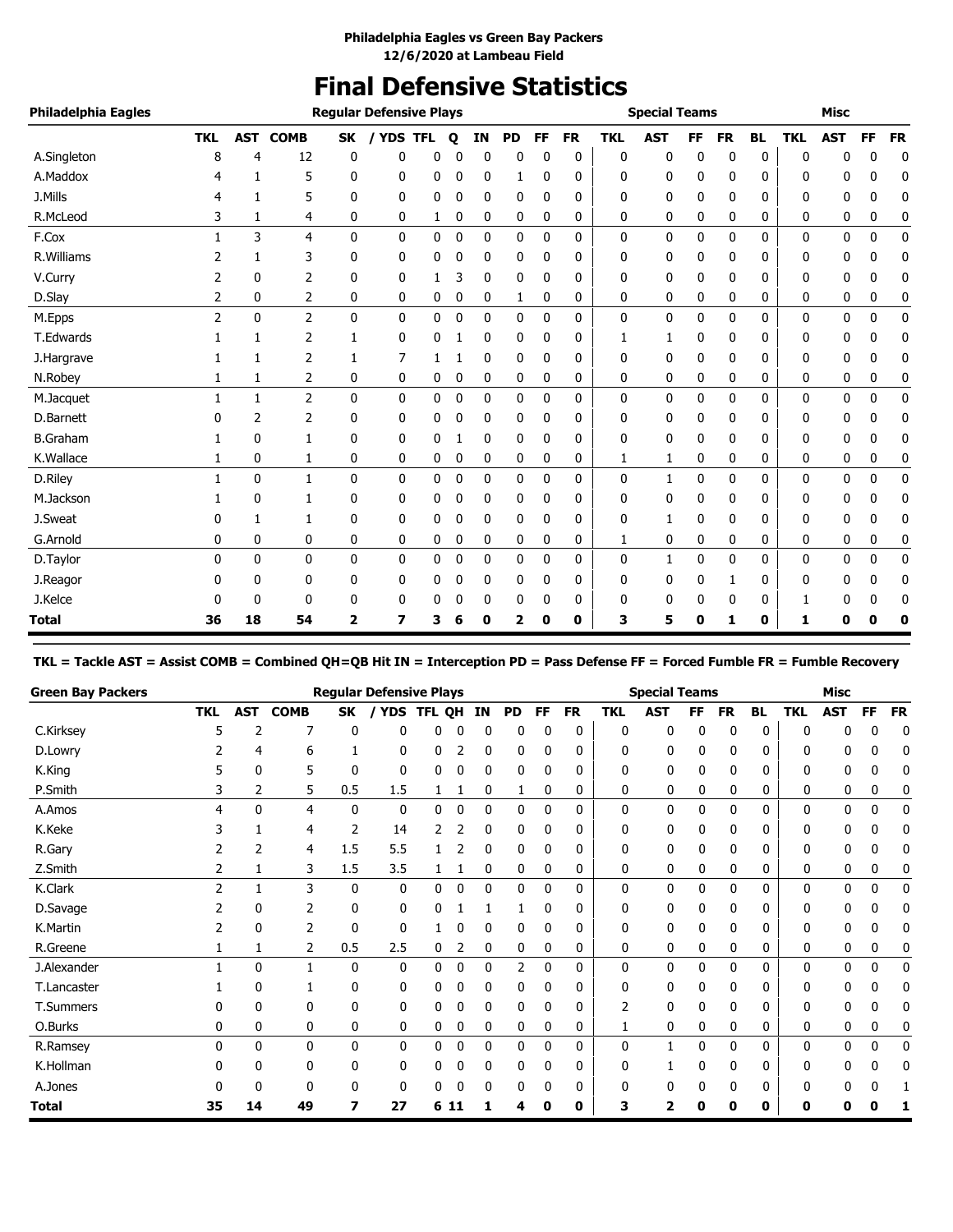# **First Half Summary**

|                            |                                   |      | PERIOD SCORES                                    |            |            |    |         |                                                                       | TIME OF POSSESSION  |                          |            |                   |               |
|----------------------------|-----------------------------------|------|--------------------------------------------------|------------|------------|----|---------|-----------------------------------------------------------------------|---------------------|--------------------------|------------|-------------------|---------------|
| Eagles                     |                                   |      | $30 = 3$                                         |            |            |    | Eagles  |                                                                       | 16:20               |                          |            |                   |               |
| Packers                    |                                   |      | $0\;14=14$                                       |            |            |    | Packers |                                                                       | 13:40               |                          |            |                   |               |
|                            |                                   |      |                                                  |            |            |    |         | <b>Scoring Plays</b>                                                  |                     |                          |            |                   |               |
| <b>Team</b>                | Qtr                               |      | Time Play Description (Extra Point) (Drive Info) |            |            |    |         |                                                                       |                     |                          |            | <b>Visitor</b>    | Home          |
| Eagles                     | 1                                 |      | 7:53 J. Elliott 52 yd. Field Goal (15-41, 7:07)  |            |            |    |         |                                                                       |                     |                          |            | 3                 | 0             |
| Packers                    | 2                                 | 8:29 |                                                  |            |            |    |         | D.Adams 1 yd. pass from A.Rodgers (M.Crosby kick) (14-88, 7:42)       |                     |                          |            | 3                 | 7             |
| Packers                    | $\overline{2}$                    |      |                                                  |            |            |    |         | 0:57 R.Tonyan 25 yd. pass from A.Rodgers (M.Crosby kick) (7-82, 3:46) |                     |                          |            | 3                 | 14            |
|                            |                                   |      |                                                  |            |            |    |         |                                                                       | Philadelphia Eagles |                          |            | Green Bay Packers |               |
|                            | <b>TOTAL FIRST DOWNS</b>          |      |                                                  |            |            |    |         |                                                                       |                     | 9                        |            |                   | 9             |
|                            |                                   |      | First Downs Rushing-Passing-by Penalty           |            |            |    |         |                                                                       |                     | $4 - 3 - 2$              |            |                   | $1 - 8 - 0$   |
|                            | <b>THIRD DOWN EFFICIENCY</b>      |      |                                                  |            |            |    |         |                                                                       |                     | $2 - 6 - 33%$            |            |                   | 2-4-50%       |
|                            | <b>TOTAL NET YARDS</b>            |      |                                                  |            |            |    |         |                                                                       |                     | 90                       |            |                   | 172           |
|                            | <b>Total Offensive Plays</b>      |      |                                                  |            |            |    |         |                                                                       |                     | 31                       |            |                   | 24            |
|                            | <b>NET YARDS RUSHING</b>          |      |                                                  |            |            |    |         |                                                                       |                     | 74                       |            |                   | 18            |
|                            | <b>NET YARDS PASSING</b>          |      |                                                  |            |            |    |         |                                                                       |                     | 16                       |            |                   | 154           |
|                            | Gross Yards Passing               |      |                                                  |            |            |    |         |                                                                       |                     | 38                       |            |                   | 161           |
|                            |                                   |      | Times thrown-yards lost attempting to pass       |            |            |    |         |                                                                       |                     | $4 - 22$                 |            |                   | $2 - 7$       |
|                            |                                   |      | Pass Attempts-Completions-Had Intercepted        |            |            |    |         |                                                                       |                     | $12 - 5 - 0$             |            |                   | $14 - 13 - 0$ |
|                            | <b>Punts-Number and Average</b>   |      |                                                  |            |            |    |         |                                                                       |                     | $2 - 41$                 |            |                   | $1 - 41$      |
|                            | <b>Penalties-Number and Yards</b> |      |                                                  |            |            |    |         |                                                                       |                     | $2 - 20$                 |            |                   | $3 - 20$      |
|                            | <b>Fumbles-Number and Lost</b>    |      |                                                  |            |            |    |         |                                                                       |                     | $0 - 0$                  |            |                   | $1 - 0$       |
|                            | <b>Red Zone Efficiency</b>        |      |                                                  |            |            |    |         |                                                                       |                     | $0 - 0 - 0%$             |            |                   | 1-1-100%      |
| <b>Average Drive Start</b> |                                   |      |                                                  |            |            |    |         |                                                                       |                     | <b>PHI 24</b>            |            |                   | <b>GB 18</b>  |
|                            |                                   |      | <b>Philadelphia Eagles</b>                       |            |            |    |         |                                                                       |                     | <b>Green Bay Packers</b> |            |                   |               |
| <b>RUSHING</b>             |                                   |      | <b>ATT</b>                                       | <b>YDS</b> | <b>AVG</b> | LG | TD      | <b>RUSHING</b>                                                        |                     | <b>ATT</b>               | <b>YDS</b> | <b>AVG</b>        | LG<br>TD      |

| <b>RUSHING</b>        |            |            | <b>ATT</b>   | <b>YDS</b>                     | <b>AVG</b>   |    | LG           | TD                |    |             | <b>RUSHING</b> |    |                       |              |            |                      | <b>ATT</b>     |            | <b>YDS</b> | <b>AVG</b> |             | LG           | <b>TD</b>    |
|-----------------------|------------|------------|--------------|--------------------------------|--------------|----|--------------|-------------------|----|-------------|----------------|----|-----------------------|--------------|------------|----------------------|----------------|------------|------------|------------|-------------|--------------|--------------|
| J.Howard              |            |            | 4            | 19                             | 4.8          |    | 11           |                   | 0  |             | A.Jones        |    |                       |              |            |                      | 5              |            | 16         | 3.2        |             | 6            | 0            |
| C.Wentz               |            |            | 3            | 18                             | 6.0          |    | 12           |                   | 0  |             | J. Williams    |    |                       |              |            |                      | 2              |            | 2          | 1.0        |             | 1            | 0            |
| M.Sanders             |            |            | 5            | 17                             | 3.4          |    | 8            |                   | 0  |             | A.Rodgers      |    |                       |              |            |                      | $\mathbf{1}$   |            | 0          | 0.0        |             | 0            | 0            |
| J.Reagor              |            |            | 1            | 11                             | 11.0         |    | 11           |                   | 0  |             |                |    |                       |              |            |                      |                |            |            |            |             |              |              |
| <b>B.Scott</b>        |            |            | 2            | 9                              | 4.5          |    | 6            |                   | 0  |             |                |    |                       |              |            |                      |                |            |            |            |             |              |              |
| Total                 |            |            | 15           | 74                             | 4.9          |    | 12           |                   | 0  | Total       |                |    |                       |              |            |                      | 8              |            | 18         | 2.3        |             | 6            | 0            |
| <b>PASSING</b>        | <b>ATT</b> | <b>CMP</b> | <b>YDS</b>   | SK/YD                          | TD.          | LG | <b>IN</b>    | <b>RT</b>         |    |             | <b>PASSING</b> |    |                       |              | <b>ATT</b> | <b>CMP</b>           | <b>YDS</b>     | SK/YD TD   |            |            | LG IN       |              | <b>RT</b>    |
| C.Wentz               | 12         | 5          | 38           | 4/22                           | 0            | 11 | 0            | 50.0              |    |             | A.Rodgers      |    |                       |              | 14         | 13                   | 161            |            | 2/7        | 2          | 36          | 0            | 154.2        |
| Total                 | 12         | 5          | 38           | 4/22                           | 0            | 11 | 0            | 50.0              |    |             | Total          |    |                       |              | 14         | 13                   | 161            |            | 2/7        | 2          | 36          | 0            | 154.2        |
| <b>PASS RECEIVING</b> |            | <b>TAR</b> | <b>REC</b>   | <b>YDS</b>                     | <b>AVG</b>   |    | LG           | TD                |    |             |                |    | <b>PASS RECEIVING</b> |              |            | <b>TAR</b>           | <b>REC</b>     | <b>YDS</b> |            | <b>AVG</b> |             | LG           | <b>TD</b>    |
| D.Goedert             |            | 4          | 3            | 19                             | 6.3          |    | 10           |                   | 0  |             | D.Adams        |    |                       |              |            | 5                    | 4              |            | 39         | 9.8        |             | 24           | $\mathbf{1}$ |
| Z.Ertz                |            |            | 1            | 11                             | 11.0         |    | 11           |                   | 0  |             | R.Tonyan       |    |                       |              |            | 2                    | 2              |            | 31         | 15.5       |             | 25           | $\mathbf{1}$ |
| G.Ward                |            | 1          | 1            | 8                              | 8.0          |    | 8            |                   | 0  |             | A.Lazard       |    |                       |              |            | 2                    | 2              |            | 19         | 9.5        |             | 10           | 0            |
| <b>B.Scott</b>        |            | 2          | $\mathbf{0}$ | 0                              | 0.0          |    | 0            |                   | 0  |             | A.Jones        |    |                       |              |            | 2                    | $\overline{2}$ |            | 17         | 8.5        |             | 9            | 0            |
| J.Hightower           |            | 1          | 0            | 0                              | 0.0          |    | 0            |                   | 0  |             | M.Lewis        |    |                       |              |            | 1                    | 1              |            | 36         | 36.0       |             | 36           | 0            |
| M.Sanders             |            | 1          | $\mathbf{0}$ | $\mathbf{0}$                   | 0.0          |    | $\mathbf{0}$ |                   | 0  |             | M.Taylor       |    |                       |              |            |                      | 1              |            | 14         | 14.0       |             | 14           | 0            |
|                       |            |            |              |                                |              |    |              |                   |    |             | J.Williams     |    |                       |              |            | 1                    | 1              |            | 5          | 5.0        |             | 5            | 0            |
| Total                 |            | 10         | 5            | 38                             | 7.6          |    | 11           |                   | 0  | Total       |                |    |                       |              |            | 14                   | 13             |            | 161        | 12.4       |             | 36           | 2            |
| Philadelphia Eagles   |            |            |              | <b>Regular Defensive Plays</b> |              |    |              |                   |    |             |                |    |                       |              |            | <b>Special Teams</b> |                |            |            |            | <b>Misc</b> |              |              |
|                       | <b>TKL</b> | <b>AST</b> | <b>COMB</b>  |                                | SK           |    | / YDS TFL    | Q                 | ΙN |             | <b>PD</b>      | FF | <b>FR</b>             | <b>TKL</b>   | <b>AST</b> | FF                   | <b>FR</b>      | <b>BL</b>  | <b>TKL</b> |            | <b>AST</b>  | <b>FF</b>    | <b>FR</b>    |
| A.Singleton           |            | 3          | 3            | 6                              | 0            | 0  |              | 0<br>0            |    | 0           | 0              | 0  | 0                     | $\mathbf 0$  |            | $\mathbf{0}$<br>0    | $\mathbf 0$    | 0          |            | 0          | 0           | $\mathbf{0}$ | 0            |
| J.Mills               |            | 3          | 1            | 4                              | 0            | 0  |              | 0<br>$\mathbf{0}$ |    | $\mathbf 0$ | 0              | 0  | $\mathbf{0}$          | $\mathbf{0}$ |            | $\mathbf{0}$<br>0    | 0              | 0          |            | 0          | 0           | 0            | 0            |
| A.Maddox              |            | 2          | 1            | 3                              | $\mathbf{0}$ | 0  |              | 0<br>0            |    | 0           | 0              | 0  | 0                     | $\mathbf{0}$ |            | $\mathbf{0}$<br>0    | 0              | 0          |            | 0          | 0           | 0            | 0            |
| F.Cox                 |            | 0          | 3            | 3                              | 0            | 0  |              | 0<br>0            |    | 0           | 0              | 0  | 0                     | 0            |            | 0<br>0               | 0              | 0          |            | 0          | 0           | 0            | 0            |
| Total                 |            | 8          | 8            | 16                             | 0            | 0  |              | 0<br>0            |    | 0           | 0              | 0  | 0                     | 0            |            | 0<br>0               | 0              | 0          |            | 0          | 0           | 0            | $\mathbf 0$  |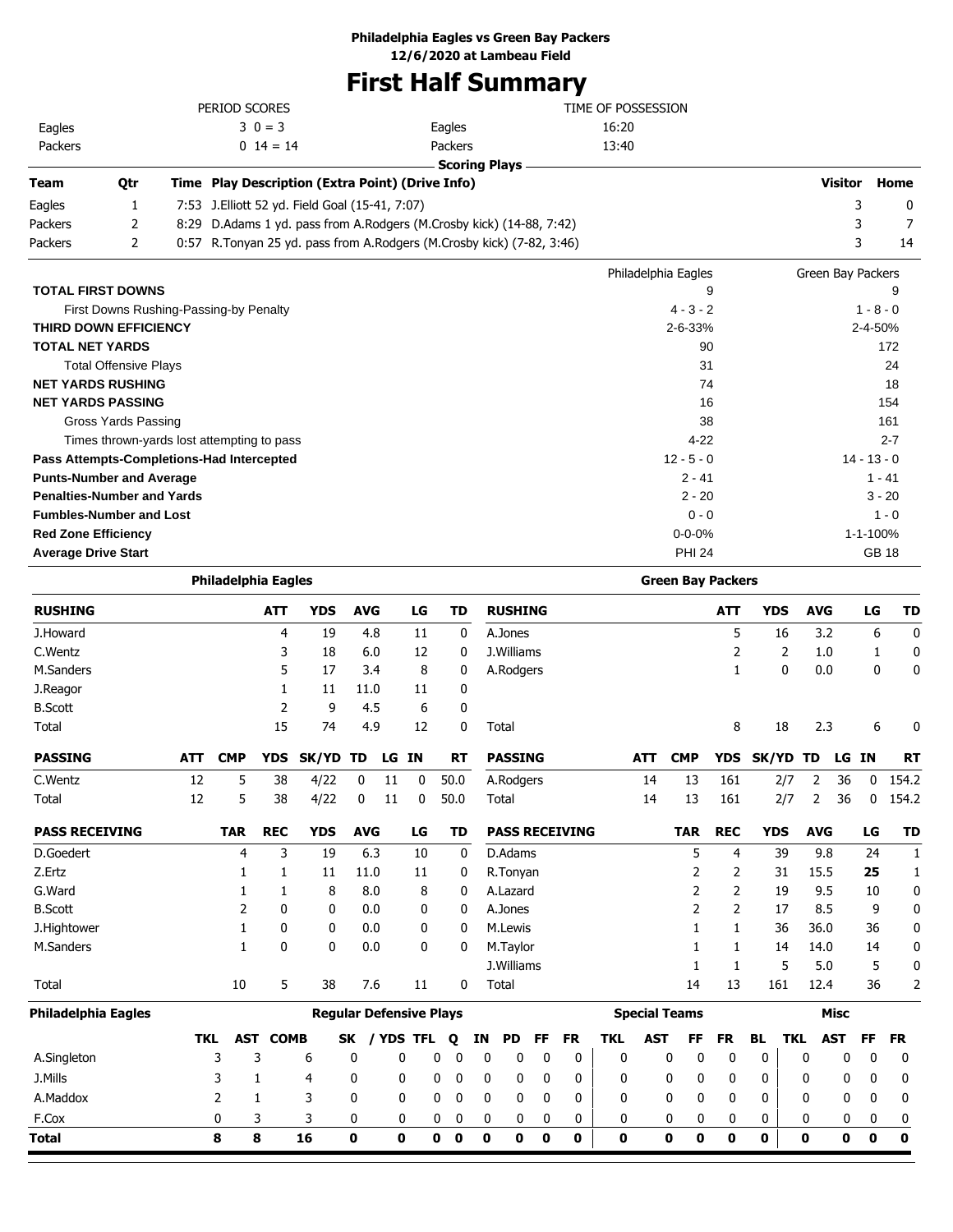# **First Half Summary**

| <b>Green Bay Packers</b> |     |            |             |           | <b>Regular Defensive Plays</b> |   |   |    |     |     |           |     | <b>Special Teams</b> |    |           |              |     | Misc |     |              |
|--------------------------|-----|------------|-------------|-----------|--------------------------------|---|---|----|-----|-----|-----------|-----|----------------------|----|-----------|--------------|-----|------|-----|--------------|
|                          | TKL | <b>AST</b> | <b>COMB</b> | <b>SK</b> | / YDS TFL QH                   |   |   | IN | PD. | FF. | <b>FR</b> | TKL | AST                  | FF | <b>FR</b> | BL           | TKL | AST  | FF. | <b>FR</b>    |
| K.Keke                   |     |            | 4           |           | 14                             |   |   |    |     |     | 0         |     | 0                    |    |           |              |     |      |     | 0            |
| K.King                   |     |            |             |           |                                | υ | 0 |    |     |     | 0         |     | 0                    |    |           | 0            |     |      |     | $\mathbf{0}$ |
| C.Kirksey                |     |            |             |           |                                |   |   |    |     |     | 0         |     | 0                    |    |           | 0            | 0   |      |     | $\mathbf{0}$ |
| R.Gary                   |     |            |             | 1.5       |                                |   |   |    |     |     | 0         | 0   | 0                    |    | 0         | $\mathbf{0}$ | 0   |      |     | $\mathbf{0}$ |
| <b>Total</b>             | q   | 4          | 13          |           | 19.5                           |   |   | O  | 0   | 0   | 0         | 0   |                      | 0  |           | 0            | o   | o    |     | 0            |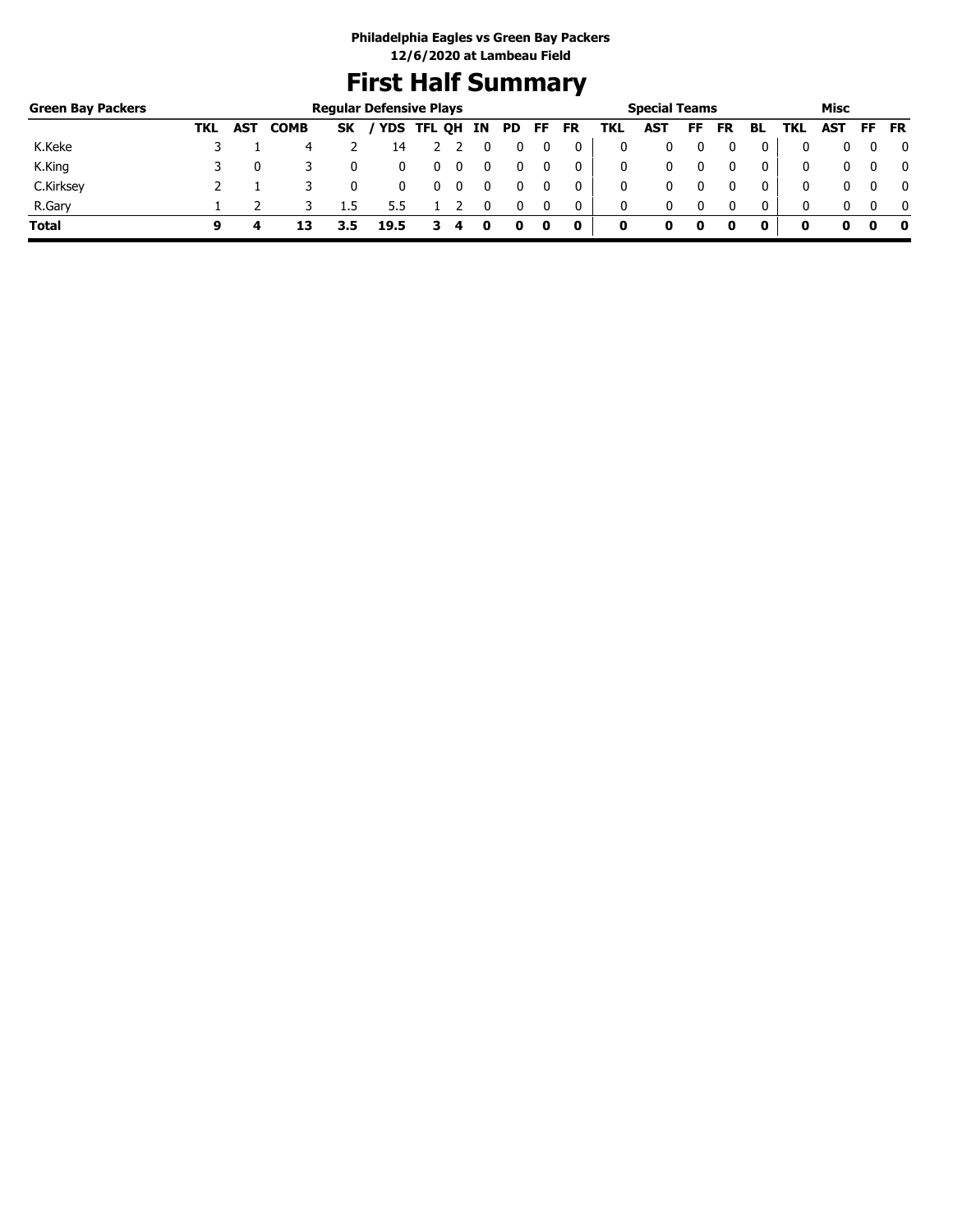## **Play By Play Play Play Play By Play First Quarter** 12/6/2020

GB wins the coin toss and elects to defer. PHI elects to Receive, and GB elects to defend the north goal.

M.Crosby kicks 65 yards from GB 35 to end zone, Touchback.

## **Philadelphia Eagles at 15:00**

|              | PHI 3 GB 0, 15 plays, 41 yards, 1 penalty, 7:07 drive, 7:07 elapsed                                  |                |
|--------------|------------------------------------------------------------------------------------------------------|----------------|
| 4-10-GB 34   | (7:58) J.Elliott 52 yard field goal is GOOD, Center-R.Lovato, Holder-C.Johnston.                     |                |
| 3-10-GB 34   | (8:04) (Shotgun) C. Wentz pass incomplete deep right to B. Scott.                                    |                |
| $2-12-GB$ 36 | (8:48) (Shotgun) M.Sanders left guard to GB 34 for 2 yards (K.Clark).                                |                |
| $1-10-GB$ 34 | (9:27) M.Sanders left tackle to GB 36 for -2 yards (K.Martin).                                       |                |
| $2-10-GB$ 45 | (10:13) (Shotgun) C. Wentz pass short left to Z. Ertz to GB 34 for 11 yards (D. Savage).             | P <sub>4</sub> |
| $1-10-GB$ 45 | $(10:17)$ (Shotgun) C. Wentz pass incomplete short middle.                                           |                |
| 3-6-PHI 48   | (10:58) (Shotgun) C. Wentz pass short left to D. Goedert to GB 45 for 7 yards (K. King) [D. Savage]. | P <sub>3</sub> |
| 2-6-PHI 48   | $(11:04)$ (No Huddle) C. Wentz pass incomplete short left.                                           |                |
| 1-14-PHI 40  | $(11:33)$ (Shotgun) M.Sanders left end pushed ob at PHI 48 for 8 yards (K.King).                     |                |
|              | PENALTY on PHI-Z.Ertz, Offensive Holding, 10 yards, enforced at 50.                                  |                |
| 1-10-PHI 44  | (11:54) (Shotgun) B.Scott left tackle to GB 48 for 8 yards (K.Martin).                               |                |
|              | PENALTY on GB-C.Sullivan, Defensive Holding, 5 yards, enforced at PHI 39 - No Play.                  | X <sub>2</sub> |
| 3-8-PHI 39   | $(11:59)$ (Shotgun) C. Wentz pass incomplete short middle to G. Ward (C. Sullivan).                  |                |
| 2-8-PHI 39   | $(12:05)$ (Shotgun) C. Wentz pass incomplete short right to D. Goedert [D. Lowry].                   |                |
| 1-10-PHI 37  | (12:48) (Shotgun) C. Wentz pass short left to D. Goedert to PHI 39 for 2 yards (A. Amos).            |                |
| 3-1-PHI 34   | (13:32) C. Wentz up the middle to PHI 37 for 3 yards (D. Lowry; K. Keke).                            | R <sub>1</sub> |
| 2-4-PHI 31   | (14:13) (Shotgun) M.Sanders left end ran ob at PHI 34 for 3 yards (A.Amos).                          |                |
| 1-10-PHI 25  | (15:00) M.Sanders left guard to PHI 31 for 6 yards (D.Lowry, C.Kirksey).                             |                |
|              |                                                                                                      |                |

J.Elliott kicks 62 yards from PHI 35 to GB 3. T.Ervin to GB 25 for 22 yards (D.Taylor; T.Edwards).

## **Green Bay Packers at 7:53, (1st play from scrimmage 7:47)**

| 1-10-GB 25 |  | (7:47) A.Rodgers FUMBLES (Aborted) at GB 18, recovered by GB-A.Jones at GB 15. A.Jones to GB 19 for 4 yards (B.Graham, J.Hargrave). |  |
|------------|--|-------------------------------------------------------------------------------------------------------------------------------------|--|
|            |  |                                                                                                                                     |  |

- 2-16-GB 19 (7:08) (Shotgun) A.Rodgers sacked at GB 12 for -7 yards (J.Hargrave).
- 3-23-GB 12 (6:26) (Shotgun) A.Rodgers pass short left to A.Jones pushed ob at GB 21 for 9 yards (D.Slay).
- 4-14-GB 21 (5:48) J.Scott punts 41 yards to PHI 38, Center-H.Bradley, out of bounds.

## **Philadelphia Eagles at 5:41**

| 1-10-PHI 38     | (5:41) J. Reagor left end ran ob at PHI 49 for 11 yards (C. Kirksey).            | R <sub>5</sub> |
|-----------------|----------------------------------------------------------------------------------|----------------|
| 1-10-PHI 49     | (4:58) C. Wentz pass short right to G. Ward to GB 43 for 8 yards (T. Lancaster). |                |
| $2 - 2 - GB$ 43 | $(4:16)$ (Shotgun) J. Howard right guard to GB 32 for 11 yards (P. Smith).       | R <sub>6</sub> |
| $1-10-GB$ 32    | (3:34) (Shotgun) J.Howard right tackle to GB 30 for 2 yards (K.Clark, R.Gary).   |                |
| $2 - 8 - GB$ 30 | (2:49) (Shotgun) C. Wentz sacked at GB 33 for -3 yards (R. Gary).                |                |
| $3-11-GB$ 33    | (2:02) (Shotgun) C. Wentz sacked at GB 41 for -8 yards (K. Keke).                |                |
| 4-19-GB 41      | (1:18) C.Johnston punts 29 yards to GB 12, Center-R.Lovato, out of bounds.       |                |

### **Green Bay Packers at 1:11**

| 1-10-GB 12 | $(1:11)$ A. Jones left tackle to GB 13 for 1 yard (T. Edwards; A. Singleton). |
|------------|-------------------------------------------------------------------------------|
|            |                                                                               |

| $2 - 9 - GB$ 13 |  | (:35) A.Rodgers pass short left to D.Adams pushed ob at GB 37 for 24 yards (A.Maddox). |  |
|-----------------|--|----------------------------------------------------------------------------------------|--|
|-----------------|--|----------------------------------------------------------------------------------------|--|

| <b>END OF OUARTER</b>    |              | Time            |              |                  | <b>First Downs</b> |     | <b>Efficiencies</b> |        |  |
|--------------------------|--------------|-----------------|--------------|------------------|--------------------|-----|---------------------|--------|--|
|                          | <b>Score</b> | Poss            | R.           |                  | P X T              |     | 3 Down              | 4 Down |  |
| Philadelphia Eagles      |              | $3 \quad 11:37$ |              |                  | 3 2 1              | - 6 | 2/4                 | 0/0    |  |
| <b>Green Bay Packers</b> |              | 3:23            | $\mathbf{0}$ | $\blacksquare$ 1 | $\mathbf{0}$       |     | 0/1                 | 0/0    |  |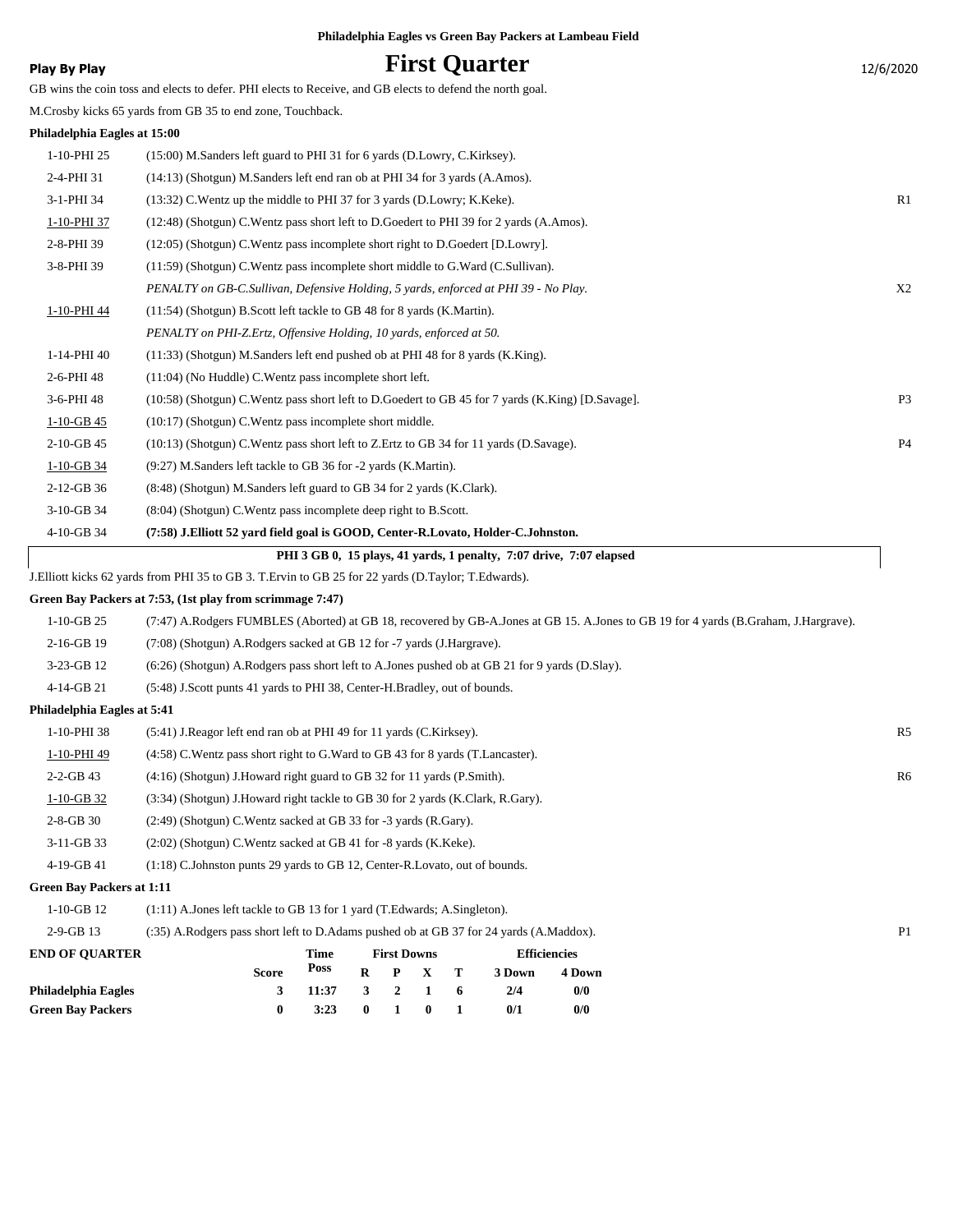| <b>Play By Play</b>              | <b>Second Quarter</b>                                                                                                                      | 12/6/2020      |
|----------------------------------|--------------------------------------------------------------------------------------------------------------------------------------------|----------------|
| Green Bay Packers continued.     |                                                                                                                                            |                |
| $1-10-GB$ 37                     | $(15:00)$ A. Jones right end to GB 42 for 5 yards (R. McLeod).                                                                             |                |
| $2-5-GB$ 42                      | (14:22) A.Rodgers pass short right to A.Lazard pushed ob at PHI 48 for 10 yards (A.Maddox).                                                | P <sub>2</sub> |
| 1-10-PHI 48                      | (13:46) (Shotgun) A.Rodgers pass short right to D.Adams to PHI 36 for 12 yards (A.Singleton).                                              | P <sub>3</sub> |
| 1-10-PHI 36                      | (13:08) A.Rodgers pass short right to A.Lazard ran ob at PHI 27 for 9 yards [B.Graham].                                                    |                |
| 2-1-PHI 27                       | (12:28) A.Jones left tackle to PHI 24 for 3 yards (F.Cox; A.Singleton).                                                                    | R4             |
| 1-10-PHI 24                      | $(11:43)$ (Shotgun) A. Jones left guard to PHI 18 for 6 yards (J. Mills, D. Barnett).                                                      |                |
| 2-4-PHI 18                       | (10:59) A.Jones up the middle to PHI 17 for 1 yard (D.Barnett; F.Cox). GB-J.Sternberger was injured during the play.                       |                |
| 3-3-PHI 17                       | (10:37) (Shotgun) A.Rodgers pass short left to A.Jones to PHI 9 for 8 yards (M.Epps).                                                      | P <sub>5</sub> |
| 1-9-PHI 9                        | (9:56) A.Rodgers pass short left to R.Tonyan to PHI 3 for 6 yards (A.Singleton). PHI-D.Barnett was injured during the play.                |                |
| $2-3-PHI$ 3                      | (9:20) (Shotgun) A.Rodgers pass short right to D.Adams to PHI 1 for 2 yards (J.Mills).                                                     |                |
| 3-1-PHI 1                        | (8:36) A.Rodgers pass incomplete short middle to D.Adams (D.Slay).                                                                         |                |
| 4-1-PHI 1                        | (8:33) (Shotgun) A.Rodgers pass short left to D.Adams for 1 yard, TOUCHDOWN.                                                               | P <sub>6</sub> |
|                                  | M. Crosby extra point is GOOD, Center-H. Bradley, Holder-J. Scott.                                                                         |                |
|                                  | PHI 3 GB 7, 14 plays, 88 yards, 7:42 drive, 6:31 elapsed                                                                                   |                |
|                                  | M.Crosby kicks 64 yards from GB 35 to PHI 1. B.Scott to PHI 20 for 19 yards (T.Summers).                                                   |                |
|                                  | PENALTY on PHI-D.Taylor, Illegal Block Above the Waist, 10 yards, enforced at PHI 20.                                                      |                |
|                                  | Philadelphia Eagles at 8:29, (1st play from scrimmage 8:24)                                                                                |                |
| 1-10-PHI 10                      | (8:24) (Shotgun) J. Howard left guard to PHI 13 for 3 yards (Z. Smith).                                                                    |                |
| 2-7-PHI 13                       | (7:44) (Shotgun) B.Scott left tackle to PHI 16 for 3 yards (K.King).                                                                       |                |
| 3-4-PHI 16                       | (7:03) (Shotgun) PENALTY on GB-K.Clark, Neutral Zone Infraction, 5 yards, enforced at PHI 16 - No Play.                                    | X7             |
| 1-10-PHI 21                      | (6:40) (Shotgun) C. Wentz pass incomplete short right to B. Scott.                                                                         |                |
| 2-10-PHI 21                      | (6.36) (Shotgun) J. Howard up the middle to PHI 24 for 3 yards (P. Smith; D. Lowry).                                                       |                |
| 3-7-PHI 24                       | (5:40) (Shotgun) C.Wentz sacked at PHI 19 for -5 yards (sack split by R.Greene and R.Gary).                                                |                |
| 4-12-PHI 19                      | (4:55) C.Johnston punts 53 yards to GB 28, Center-R.Lovato. T.Ervin to GB 40 for 12 yards (T.Edwards). PHI-D.Taylor was injured during the |                |
|                                  | play.<br>PENALTY on GB-W.Redmond, Offensive Holding, 10 yards, enforced at GB 28.                                                          |                |
| <b>Green Bay Packers at 4:43</b> |                                                                                                                                            |                |
| $1-10-GB$ 18                     | (4:43) (Shotgun) J. Williams left tackle to GB 19 for 1 yard (M. Jackson).                                                                 |                |
| 2-9-GB 19                        | (4:00) A.Rodgers pass short left to M.Lewis to PHI 45 for 36 yards (A.Singleton; J.Mills).                                                 | P7             |
| 1-10-PHI 45                      | (3:12) A.Rodgers sacked at PHI 45 for 0 yards (T.Edwards).                                                                                 |                |
| 2-10-PHI 45                      | (2:27) (Shotgun) A.Rodgers pass short middle to M.Taylor to PHI 31 for 14 yards (J.Mills).                                                 | P <sub>8</sub> |
| Two-Minute Warning               |                                                                                                                                            |                |
| 1-10-PHI 31                      | (2:00) (Shotgun) A.Rodgers pass short right to J.Williams to PHI 26 for 5 yards (A.Singleton, A.Maddox).                                   |                |
| 2-5-PHI 26                       | (1:51) (Shotgun) J. Williams right end to PHI 25 for 1 yard (V. Curry, F. Cox).                                                            |                |
| 3-4-PHI 25                       | (1:05) (Shotgun) A.Rodgers pass deep right to R.Tonyan for 25 yards, TOUCHDOWN.                                                            | P <sub>9</sub> |
|                                  | M.Crosby extra point is GOOD, Center-H.Bradley, Holder-J.Scott.                                                                            |                |
|                                  | PHI 3 GB 14, 7 plays, 82 yards, 3:46 drive, 14:03 elapsed                                                                                  |                |
|                                  | M.Crosby kicks 64 yards from GB 35 to PHI 1. B.Scott to PHI 25 for 24 yards (R.Ramsey; K.Hollman).                                         |                |
|                                  | Philadelphia Eagles at 0:57, (1st play from scrimmage 0:52)                                                                                |                |
| 1-10-PHI 25                      | (:52) (Shotgun) C. Wentz pass incomplete short middle to J. Hightower.                                                                     |                |
| 2-10-PHI 25                      | (:49) (Shotgun) C. Wentz scrambles left end ran ob at PHI 37 for 12 yards (C. Kirksey).                                                    | R8             |
| 1-10-PHI 37                      | (:40) (Shotgun) C.Wentz pass short middle to D.Goedert to PHI 47 for 10 yards (R.Greene). GB-R.Gary was injured during the play.           | P <sub>9</sub> |
|                                  | Timeout #1 by GB at 00:29.                                                                                                                 |                |
| 1-10-PHI 47                      | (:29) (Shotgun) C. Wentz sacked at PHI 41 for -6 yards (K. Keke).                                                                          |                |
|                                  | Timeout #1 by PHI at 00:22.                                                                                                                |                |
| 2-16-PHI 41                      | (:22) (Shotgun) C. Wentz pass incomplete short right to M. Sanders.                                                                        |                |
| 3-16-PHI 41                      | (:18) (Shotgun) C. Wentz scrambles right end to PHI 44 for 3 yards (K. Keke).                                                              |                |
| <b>END OF QUARTER</b>            | <b>Time</b><br><b>First Downs</b><br><b>Efficiencies</b>                                                                                   |                |

|              |       |       |              |     | <b>EINCIPROIES</b>                                    |        |  |
|--------------|-------|-------|--------------|-----|-------------------------------------------------------|--------|--|
| <b>Score</b> | Poss  |       |              |     | 3 Down                                                | 4 Down |  |
|              |       |       |              |     | 0/2                                                   | 0/0    |  |
|              | 10:17 |       | $\mathbf{0}$ |     | 2/3                                                   |        |  |
|              |       | 1 ıme |              | 1 7 | <b>FIFST DOWNS</b><br>$R$ $P$ $X$ $T$<br>4:43 1 1 1 3 |        |  |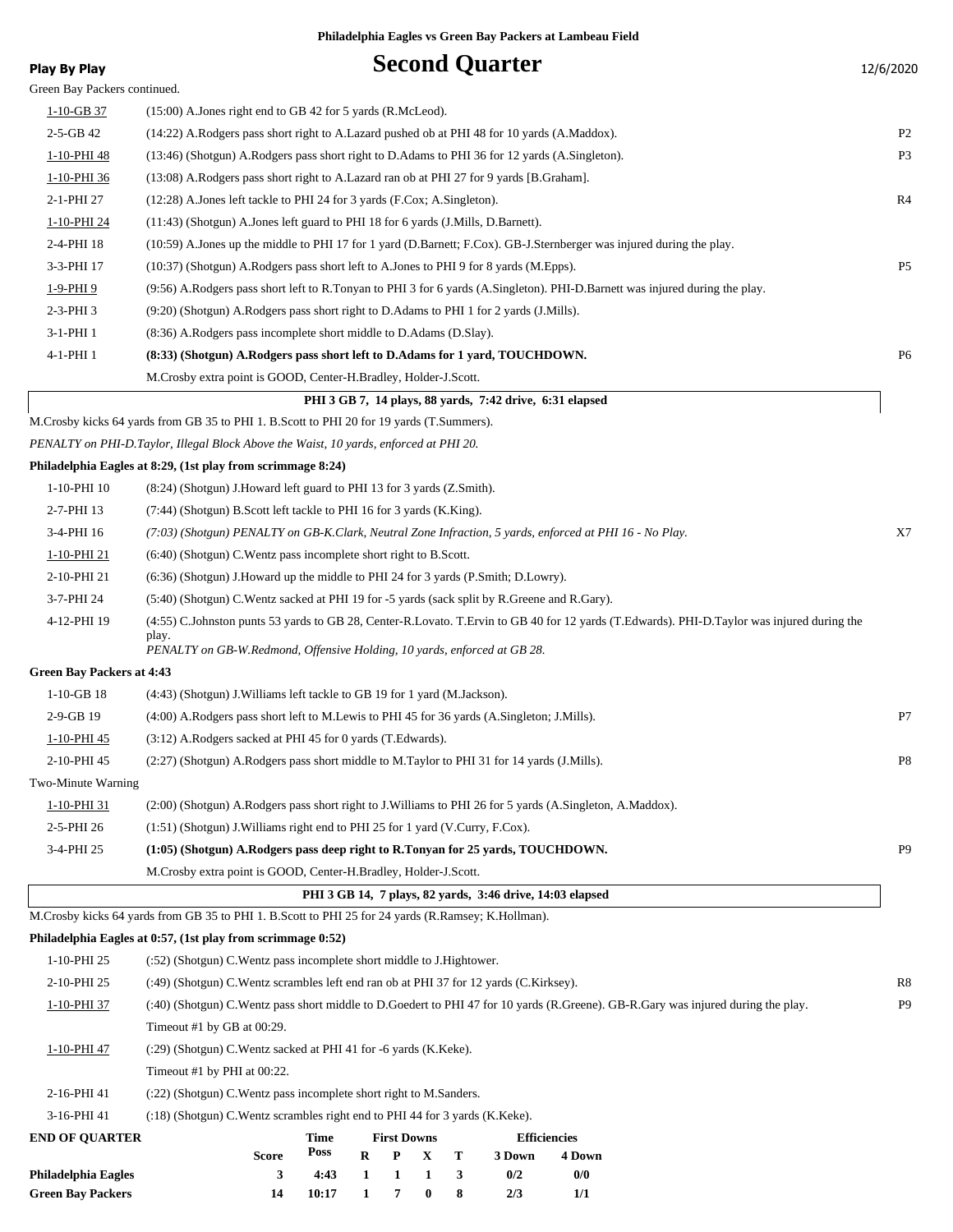| <b>Play By Play</b>               |                                                                                                           |              |                  |                       |                                 |        | <b>Third Quarter</b>                                     |                     |               | 12/6/2020       |
|-----------------------------------|-----------------------------------------------------------------------------------------------------------|--------------|------------------|-----------------------|---------------------------------|--------|----------------------------------------------------------|---------------------|---------------|-----------------|
|                                   | GB elects to Receive, and PHI elects to defend the South goal.                                            |              |                  |                       |                                 |        |                                                          |                     |               |                 |
|                                   | J. Elliott kicks 65 yards from PHI 35 to GB 0. T. Ervin to GB 33 for 33 yards (K. Wallace).               |              |                  |                       |                                 |        |                                                          |                     |               |                 |
|                                   | Green Bay Packers at 15:00, (1st play from scrimmage 14:52)                                               |              |                  |                       |                                 |        |                                                          |                     |               |                 |
| 1-10-GB 33                        | (14:52) A.Rodgers pass incomplete deep left to M.Valdes-Scantling.                                        |              |                  |                       |                                 |        |                                                          |                     |               |                 |
| 2-10-GB 33                        | (14:42) A.Jones right guard to GB 36 for 3 yards (F.Cox).                                                 |              |                  |                       |                                 |        |                                                          |                     |               |                 |
| 3-7-GB 36                         | (14:02) (Shotgun) A.Rodgers pass incomplete short left to R.Tonyan.                                       |              |                  |                       |                                 |        |                                                          |                     |               |                 |
| 4-7-GB 36                         | (13:58) J.Scott punts 54 yards to PHI 10, Center-H.Bradley, fair catch by G.Ward.                         |              |                  |                       |                                 |        |                                                          |                     |               |                 |
| Philadelphia Eagles at 13:49      |                                                                                                           |              |                  |                       |                                 |        |                                                          |                     |               |                 |
| 1-10-PHI 10                       | (13:49) C. Wentz pass deep middle to D. Goedert to GB 49 for 41 yards (K. King).                          |              |                  |                       |                                 |        |                                                          |                     |               | <b>P10</b>      |
| $1 - 10 - GB - 49$                | (13:02) (No Huddle, Shotgun) M.Sanders right end to PHI 47 for -4 yards (P.Smith).                        |              |                  |                       |                                 |        |                                                          |                     |               |                 |
| 2-14-PHI 47                       | $(12:19)$ (Shotgun) C. Wentz pass incomplete short right to Z. Ertz.                                      |              |                  |                       |                                 |        |                                                          |                     |               |                 |
| 3-14-PHI 47                       | (12:15) (Shotgun) C. Wentz pass incomplete deep left to J. Hightower.                                     |              |                  |                       |                                 |        |                                                          |                     |               |                 |
| 4-14-PHI 47                       | (12:09) C.Johnston punts 52 yards to GB 1, Center-R.Lovato, downed by PHI-M.Jacquet.                      |              |                  |                       |                                 |        |                                                          |                     |               |                 |
| <b>Green Bay Packers at 12:00</b> |                                                                                                           |              |                  |                       |                                 |        |                                                          |                     |               |                 |
| $1-10-GB$ 1                       | (12:00) A.Rodgers pass deep right to D.Adams to GB 43 for 42 yards (A.Maddox) [V.Curry].                  |              |                  |                       |                                 |        |                                                          |                     |               | <b>P10</b>      |
| $1 - 10 - GB - 43$                | $(11:14)$ A. Jones left guard to GB 49 for 6 yards (K. Wallace).                                          |              |                  |                       |                                 |        |                                                          |                     |               |                 |
| $2-4-GB$ 49                       | $(10:35)$ A.Rodgers pass short right to A.Jones to 50 for 1 yard (R.Williams).                            |              |                  |                       |                                 |        |                                                          |                     |               |                 |
| $3 - 3 - 50$                      | (9:52) (Shotgun) A.Rodgers pass deep right to A.Lazard pushed ob at PHI 19 for 31 yards (A.Maddox).       |              |                  |                       |                                 |        |                                                          |                     |               | <b>P11</b>      |
| 1-10-PHI 19                       | (9:13) A. Jones left end to PHI 12 for 7 yards (D. Riley).                                                |              |                  |                       |                                 |        |                                                          |                     |               |                 |
| 2-3-PHI 12                        | (8:30) A.Jones left end to PHI 9 for 3 yards (R.McLeod).                                                  |              |                  |                       |                                 |        |                                                          |                     |               | R12             |
| 1-9-PHI 9                         | (7:45) (Shotgun) A.Rodgers pass short left to D.Adams for 9 yards, TOUCHDOWN.                             |              |                  |                       |                                 |        |                                                          |                     |               | P13             |
|                                   | M.Crosby extra point is No Good, Hit Left Upright, Center-H.Bradley, Holder-J.Scott.                      |              |                  |                       |                                 |        |                                                          |                     |               |                 |
|                                   |                                                                                                           |              |                  |                       |                                 |        | PHI 3 GB 20, 7 plays, 99 yards, 4:21 drive, 7:21 elapsed |                     |               |                 |
|                                   | M.Crosby kicks 65 yards from GB 35 to end zone, Touchback.                                                |              |                  |                       |                                 |        |                                                          |                     |               |                 |
| Philadelphia Eagles at 7:39       |                                                                                                           |              |                  |                       |                                 |        |                                                          |                     |               |                 |
| 1-10-PHI 25                       | (7:39) (Shotgun) M.Sanders up the middle to PHI 30 for 5 yards (P.Smith).                                 |              |                  |                       |                                 |        |                                                          |                     |               |                 |
| 2-5-PHI 30                        | (7:19) (No Huddle, Shotgun) J.Hurts scrambles left end to PHI 31 for 1 yard (A.Amos).                     |              |                  |                       |                                 |        |                                                          |                     |               |                 |
| 3-4-PHI 31                        | (6:46) (No Huddle, Shotgun) J.Hurts pass deep left to J.Reagor to GB 35 for 34 yards (K.King) [R.Greene]. |              |                  |                       |                                 |        |                                                          |                     |               | P11             |
| $1-10-GB$ 35                      | (6:13) (No Huddle, Shotgun) J.Hurts sacked ob at GB 37 for -2 yards (Z.Smith).                            |              |                  |                       |                                 |        |                                                          |                     |               |                 |
| 2-12-GB 37                        | (5:35) (Shotgun) B.Scott left tackle to GB 9 for 28 yards (C.Kirksey).                                    |              |                  |                       |                                 |        |                                                          |                     |               |                 |
|                                   | PENALTY on PHI-I.Seumalo, Offensive Holding, 10 yards, enforced at GB 37 - No Play.                       |              |                  |                       |                                 |        |                                                          |                     |               |                 |
| 2-22-GB 47                        | (5:04) (Shotgun) J.Hurts scrambles right end pushed ob at GB 44 for 3 yards (C.Kirksey).                  |              |                  |                       |                                 |        |                                                          |                     |               |                 |
| 3-19-GB 44                        | (4:21) (Shotgun) M.Sanders right guard to GB 41 for 3 yards (J.Alexander).                                |              |                  |                       |                                 |        |                                                          |                     |               |                 |
| 4-16-GB 41                        | (3:42) C.Johnston punts 35 yards to GB 6, Center-R.Lovato, fair catch by C.Sullivan.                      |              |                  |                       |                                 |        |                                                          |                     |               |                 |
| <b>Green Bay Packers at 3:35</b>  |                                                                                                           |              |                  |                       |                                 |        |                                                          |                     |               |                 |
| $1-10$ -GB $6$                    | (3:35) (Shotgun) J. Williams left guard to GB 24 for 18 yards (J. Mills).                                 |              |                  |                       |                                 |        |                                                          |                     |               | R14             |
| $1-10-GB$ 24                      | (2:55) A.Rodgers pass incomplete short right to A.Lazard.                                                 |              |                  |                       |                                 |        |                                                          |                     |               |                 |
| 2-10-GB 24                        | (2:50) (Shotgun) A.Rodgers pass short left to D.Adams ran ob at GB 37 for 13 yards (D.Slay).              |              |                  |                       |                                 |        |                                                          |                     |               | P <sub>15</sub> |
|                                   | Timeout #1 by GB at 02:08.                                                                                |              |                  |                       |                                 |        |                                                          |                     |               |                 |
| $1-10-GB$ 37                      | (2:08) A.Rodgers pass incomplete short right.                                                             |              |                  |                       |                                 |        |                                                          |                     |               |                 |
| 2-10-GB 37                        | (1:59) (Shotgun) A.Rodgers pass short left to J.Williams to GB 42 for 5 yards (M.Epps).                   |              |                  |                       |                                 |        |                                                          |                     |               |                 |
| $3-5-GB$ 42                       | (1:15) (Shotgun) A.Rodgers pass short left to D.Adams to PHI 47 for 11 yards (A.Singleton).               |              |                  |                       |                                 |        |                                                          |                     |               | P <sub>16</sub> |
| 1-10-PHI 47                       | (:32) (Shotgun) A.Rodgers pass short right to E.St. Brown to PHI 40 for 7 yards (N.Robey; M.Jacquet).     |              |                  |                       |                                 |        |                                                          |                     |               |                 |
| <b>END OF QUARTER</b>             |                                                                                                           | Time<br>Poss |                  | <b>First Downs</b>    |                                 |        |                                                          | <b>Efficiencies</b> |               |                 |
| Philadelphia Eagles               | Score<br>3                                                                                                | 5:53         | R<br>$\bf{0}$    | P<br>$\boldsymbol{2}$ | $\mathbf X$<br>$\boldsymbol{0}$ | Т<br>2 | 3 Down<br>1/3                                            |                     | 4 Down<br>0/0 |                 |
| <b>Green Bay Packers</b>          | 20                                                                                                        | 9:07         | $\boldsymbol{2}$ | 5                     | $\boldsymbol{0}$                | 7      | 2/3                                                      |                     | 0/0           |                 |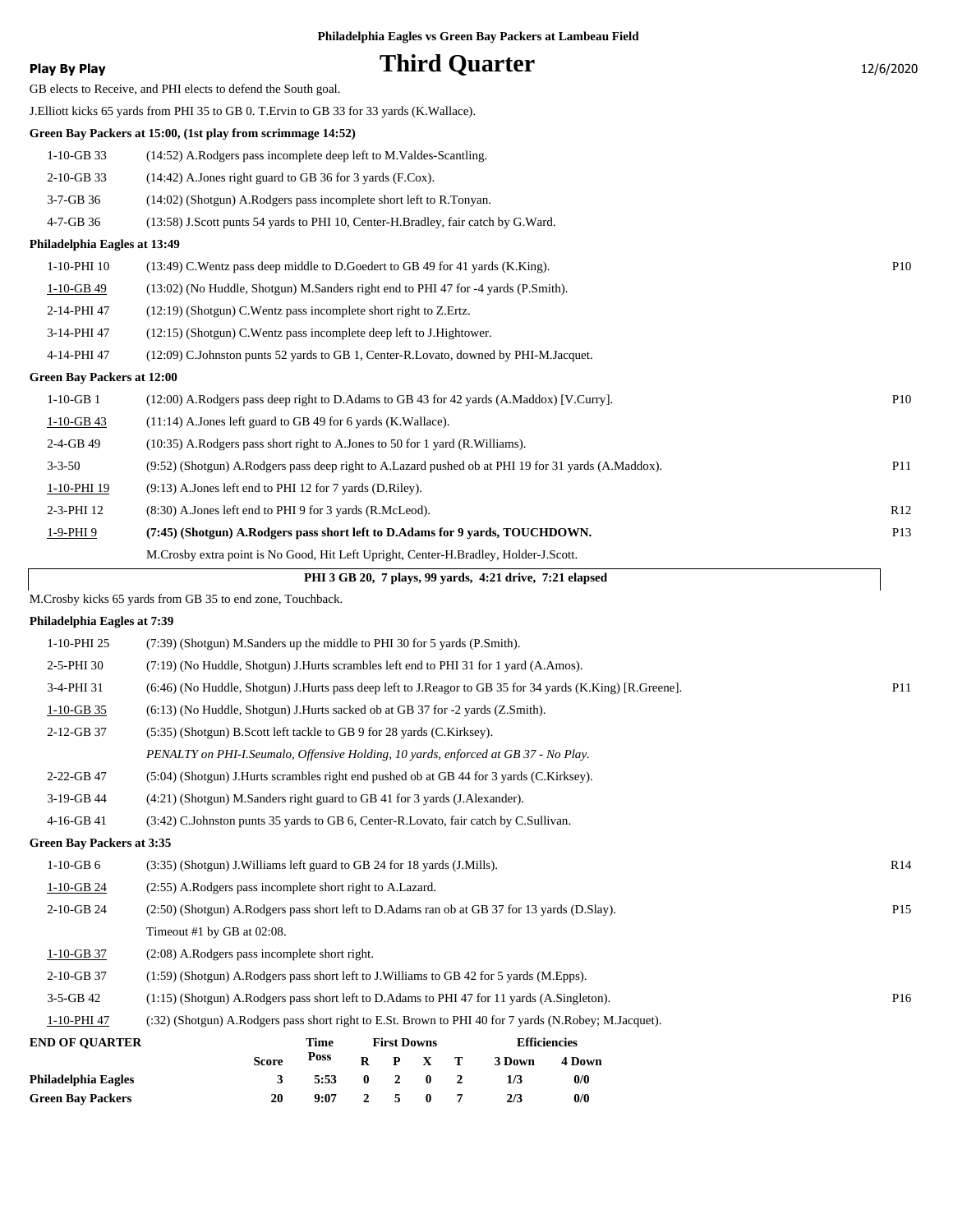| <b>Play By Play</b>                        | <b>Fourth Quarter</b>                                                                                                                                                                  | 12/6/2020       |
|--------------------------------------------|----------------------------------------------------------------------------------------------------------------------------------------------------------------------------------------|-----------------|
| Green Bay Packers continued.               |                                                                                                                                                                                        |                 |
| 2-3-PHI 40                                 | (15:00) A. Jones left end pushed ob at PHI 37 for 3 yards (M. Jacquet).                                                                                                                | R <sub>17</sub> |
| 1-10-PHI 37                                | $(14:21)$ A. Jones up the middle to PHI 34 for 3 yards (J. Sweat; A. Singleton).                                                                                                       |                 |
| 2-7-PHI 34                                 | (13:36) A. Jones left tackle to PHI 26 for 8 yards (R. Williams).                                                                                                                      | R <sub>18</sub> |
| 1-10-PHI 26                                | (12:54) M. Valdes-Scantling right tackle to PHI 30 for -4 yards (V. Curry).                                                                                                            |                 |
| 2-14-PHI 30                                | (12:11) (Shotgun) A.Rodgers pass short right to D.Adams ran ob at PHI 22 for 8 yards [V.Curry].                                                                                        |                 |
| 3-6-PHI 22                                 | (11:28) (Shotgun) A.Rodgers pass incomplete deep right to D.Adams (A.Maddox).                                                                                                          |                 |
| 4-6-PHI 22                                 | (11:23) M.Crosby 40 yard field goal is GOOD, Center-H.Bradley, Holder-J.Scott.                                                                                                         |                 |
|                                            | PHI 3 GB 23, 14 plays, 72 yards, 7:16 drive, 3:41 elapsed                                                                                                                              |                 |
|                                            | M.Crosby kicks 65 yards from GB 35 to PHI 0. B.Scott to PHI 27 for 27 yards (O.Burks).                                                                                                 |                 |
|                                            | Philadelphia Eagles at 11:19, (1st play from scrimmage 11:13)                                                                                                                          |                 |
| 1-10-PHI 27                                | $(11:13)$ (Shotgun) J. Hurts scrambles right end to PHI 37 for 10 yards (C. Kirksey).                                                                                                  | R12             |
| 1-10-PHI 37                                | (10:42) (No Huddle, Shotgun) J. Hurts scrambles left end ran ob at 50 for 13 yards (C. Kirksey).                                                                                       | R13             |
| $1 - 10 - 50$                              | (10:09) (No Huddle, Shotgun) J.Hurts pass incomplete short middle to D.Goedert.                                                                                                        |                 |
| $2 - 10 - 50$                              | (10:05) (Shotgun) J.Hurts pass short left to D.Goedert pushed ob at GB 44 for 6 yards (A.Amos).                                                                                        |                 |
| 3-4-GB 44                                  | (9:39) (No Huddle, Shotgun) J.Hurts pass short right to Z.Ertz to GB 24 for 20 yards (D.Savage).                                                                                       | P14             |
| $1-10-GB$ 24                               | $(9:11)$ (No Huddle, Shotgun) J.Hurts scrambles right end ran ob at GB 22 for 2 yards (R.Gary).                                                                                        |                 |
| 2-8-GB 22                                  | (8:32) (No Huddle, Shotgun) J.Hurts pass incomplete short right to T.Fulgham (J.Alexander).                                                                                            |                 |
| 3-8-GB 22                                  | (8:26) (Shotgun) J.Hurts pass incomplete short left to G.Ward.                                                                                                                         |                 |
| 4-8-GB 22                                  | (8.20) (Shotgun) J. Hurts pass short left to A. Jeffery ran ob at GB 9 for 13 yards.                                                                                                   |                 |
|                                            | PENALTY on PHI-A.Jeffery, Offensive Pass Interference, 10 yards, enforced at GB 22 - No Play.                                                                                          |                 |
| 4-18-GB 32                                 | (7:59) (Shotgun) J.Hurts pass deep right to G.Ward for 32 yards, TOUCHDOWN.                                                                                                            | P <sub>15</sub> |
|                                            | J. Elliott extra point is GOOD, Center-R. Lovato, Holder-C. Johnston.                                                                                                                  |                 |
|                                            | PHI 10 GB 23, 9 plays, 73 yards, 3:27 drive, 7:08 elapsed                                                                                                                              |                 |
|                                            | J. Elliott kicks 65 yards from PHI 35 to GB 0. M. Taylor to GB 23 for 23 yards (G. Arnold, K. Wallace).                                                                                |                 |
|                                            | Green Bay Packers at 7:52, (1st play from scrimmage 7:47)                                                                                                                              |                 |
| $1-10-GB$ 23                               | (7.47) A.Rodgers pass short right to R.Tonyan ran ob at GB 26 for 3 yards (A.Singleton).                                                                                               |                 |
| 2-7-GB 26                                  | $(7.02)$ (Shotgun) PENALTY on GB, Delay of Game, 5 yards, enforced at GB 26 - No Play.                                                                                                 |                 |
| 2-12-GB 21                                 | (7:02) (Shotgun) A.Rodgers pass incomplete deep middle to M.Valdes-Scantling [V.Curry].                                                                                                |                 |
| $3-12-GB$ 21                               | (6:55) (Shotgun) A.Rodgers pass incomplete deep right to E.St. Brown.                                                                                                                  |                 |
| $4-12-GB21$<br>Philadelphia Eagles at 6:30 | (6:48) J.Scott punts 52 yards to PHI 27, Center-H.Bradley. J.Reagor MUFFS catch, and recovers at PHI 27. J.Reagor for 73 yards,<br>TOUCHDOWN. GB-R.Greene was injured during the play. |                 |
|                                            | J. Elliott extra point is No Good, Wide Right, Center-R. Lovato, Holder-C. Johnston.                                                                                                   |                 |
|                                            | PHI 16 GB 23, 0 plays, 73 yards, 0:00 drive, 8:30 elapsed                                                                                                                              |                 |
|                                            | J. Elliott kicks 65 yards from PHI 35 to GB 0. M. Taylor to GB 22 for 22 yards (J. Sweat; D. Riley).                                                                                   |                 |
|                                            | Green Bay Packers at 6:30, (1st play from scrimmage 6:22)                                                                                                                              |                 |
| $1-10-GB$ 22                               | (6:22) A. Jones left end pushed ob at GB 23 for 1 yard (A. Singleton).                                                                                                                 |                 |
| 2-9-GB 23                                  | (5:45) (Shotgun) A.Rodgers pass short right to D.Adams to GB 22 for -1 yards (R.McLeod).                                                                                               |                 |
| 3-10-GB 22                                 | (5:04) (Shotgun) A.Rodgers pass incomplete deep right.                                                                                                                                 |                 |
| 4-10-GB 22                                 | (4:57) J.Scott punts 47 yards to PHI 31, Center-H.Bradley, fair catch by J.Reagor.                                                                                                     |                 |
| Philadelphia Eagles at 4:49                |                                                                                                                                                                                        |                 |
| 1-10-PHI 31                                | (4:49) (Shotgun) M.Sanders left guard to PHI 36 for 5 yards (C.Kirksey; D.Lowry).                                                                                                      |                 |
| 2-5-PHI 36                                 | (4:21) (No Huddle, Shotgun) M.Sanders right guard to PHI 41 for 5 yards (K.Clark; D.Lowry).                                                                                            | R <sub>16</sub> |
| 1-10-PHI 41                                | (3:55) (No Huddle, Shotgun) J. Hurts pass incomplete short right to A. Jeffery.                                                                                                        |                 |
| 2-10-PHI 41                                | (3:50) (No Huddle, Shotgun) J.Hurts sacked at PHI 38 for -3 yards (sack split by Z.Smith and P.Smith).                                                                                 |                 |
| 3-13-PHI 38                                | (3:08) (Shotgun) J.Hurts pass incomplete short right to Z.Ertz (J.Alexander).                                                                                                          |                 |
| 4-13-PHI 38                                | (3:03) C.Johnston punts 42 yards to GB 20, Center-R.Lovato, out of bounds.                                                                                                             |                 |
| <b>Green Bay Packers at 2:57</b>           |                                                                                                                                                                                        |                 |
| $1-10-GB$ 20                               | (2:57) A. Jones up the middle to GB 23 for 3 yards (N. Robey).                                                                                                                         |                 |
|                                            | Timeout #1 by PHI at 02:51.                                                                                                                                                            |                 |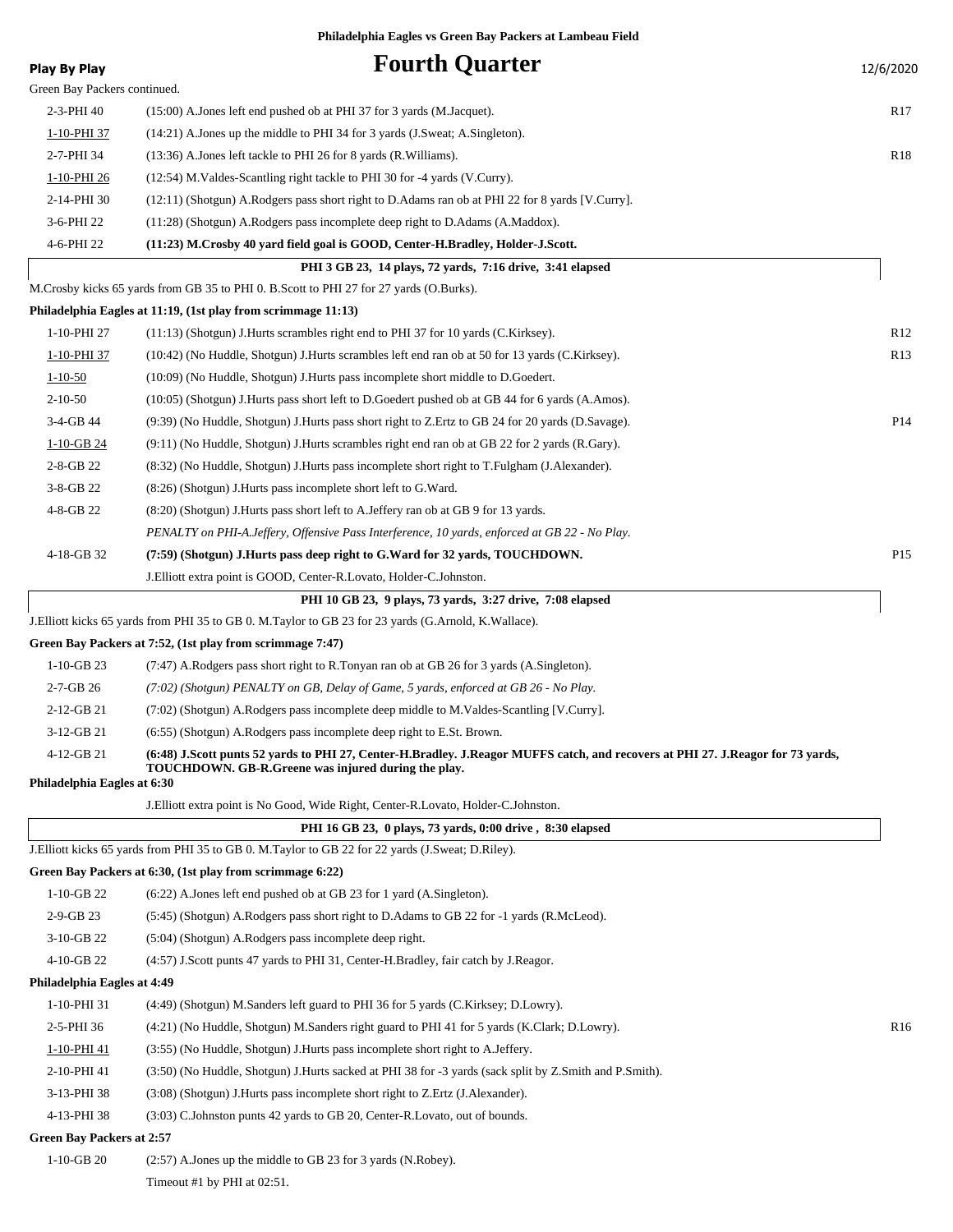|                                  |                                                                                             |             |          |                    |          |   | Philadelphia Eagles vs Green Bay Packers at Lambeau Field  |                     |                                                                                                                                         |                 |
|----------------------------------|---------------------------------------------------------------------------------------------|-------------|----------|--------------------|----------|---|------------------------------------------------------------|---------------------|-----------------------------------------------------------------------------------------------------------------------------------------|-----------------|
| 2-7-GB 23                        | (2:51) A.Jones up the middle for 77 yards, TOUCHDOWN.                                       |             |          |                    |          |   |                                                            |                     |                                                                                                                                         | R <sub>19</sub> |
|                                  | M.Crosby extra point is GOOD, Center-H.Bradley, Holder-J.Scott.                             |             |          |                    |          |   |                                                            |                     |                                                                                                                                         |                 |
|                                  |                                                                                             |             |          |                    |          |   | PHI 16 GB 30, 2 plays, 80 yards, 0:21 drive, 12:24 elapsed |                     |                                                                                                                                         |                 |
|                                  | M.Crosby kicks 66 yards from GB 35 to PHI -1. B.Scott to PHI 45 for 46 yards (T.Summers).   |             |          |                    |          |   |                                                            |                     |                                                                                                                                         |                 |
|                                  | PENALTY on GB-W.Redmond, Offside on Free Kick, 5 yards, enforced at PHI 45.                 |             |          |                    |          |   |                                                            |                     |                                                                                                                                         |                 |
|                                  | Philadelphia Eagles at 2:36, (1st play from scrimmage 2:29)                                 |             |          |                    |          |   |                                                            |                     |                                                                                                                                         |                 |
| $1 - 10 - 50$                    | (2:29) (Shotgun) J.Hurts pass short left to G.Ward ran ob at GB 33 for 17 yards.            |             |          |                    |          |   |                                                            |                     | P17                                                                                                                                     |                 |
| $1-10-GB$ 33                     | (2:23) (Shotgun) J.Hurts sacked at GB 33 for 0 yards (D.Lowry).                             |             |          |                    |          |   |                                                            |                     |                                                                                                                                         |                 |
| 2-10-GB 33                       | (2:01) (No Huddle, Shotgun) J. Hurts pass incomplete deep left to T. Fulgham.               |             |          |                    |          |   |                                                            |                     |                                                                                                                                         |                 |
| Two-Minute Warning               |                                                                                             |             |          |                    |          |   |                                                            |                     |                                                                                                                                         |                 |
| 3-10-GB 33                       | $(J.Kelce)$ .                                                                               |             |          |                    |          |   |                                                            |                     | (1:56) (Shotgun) J.Hurts pass short right intended for G.Ward INTERCEPTED by D.Savage (P.Smith) at GB 30. D.Savage to GB 34 for 4 yards |                 |
| <b>Green Bay Packers at 1:47</b> |                                                                                             |             |          |                    |          |   |                                                            |                     |                                                                                                                                         |                 |
| 1-10-GB 34                       | (1:47) J. Williams right guard to GB 35 for 1 yard (A. Singleton).                          |             |          |                    |          |   |                                                            |                     |                                                                                                                                         |                 |
|                                  | Timeout #2 by PHI at 01:43.                                                                 |             |          |                    |          |   |                                                            |                     |                                                                                                                                         |                 |
| 2-9-GB 35                        | (1:43) J. Williams right guard to GB 40 for 5 yards (R. Williams; R. McLeod).               |             |          |                    |          |   |                                                            |                     |                                                                                                                                         |                 |
|                                  | Timeout #3 by PHI at 01:38.                                                                 |             |          |                    |          |   |                                                            |                     |                                                                                                                                         |                 |
| $3-4-GB$ 40                      | (1:38) A.Rodgers pass short right to R.Tonyan pushed ob at GB 45 for 5 yards (A.Singleton). |             |          |                    |          |   |                                                            |                     |                                                                                                                                         | P <sub>20</sub> |
| $1-10-GB$ 45                     | (1:32) A.Rodgers kneels to GB 44 for -1 yards.                                              |             |          |                    |          |   |                                                            |                     |                                                                                                                                         |                 |
| 2-11-GB 44                       | (:55) A.Rodgers kneels to GB 43 for -1 yards.                                               |             |          |                    |          |   |                                                            |                     |                                                                                                                                         |                 |
| 3-12-GB 43                       | $(.25)$ A.Rodgers kneels to GB 42 for $-1$ yards.                                           |             |          |                    |          |   |                                                            |                     |                                                                                                                                         |                 |
| <b>END OF QUARTER</b>            |                                                                                             | Time        |          | <b>First Downs</b> |          |   |                                                            | <b>Efficiencies</b> |                                                                                                                                         |                 |
|                                  | <b>Score</b>                                                                                | <b>Poss</b> | $\bf{R}$ | P                  | X        | т | 3 Down                                                     | 4 Down              |                                                                                                                                         |                 |
| Philadelphia Eagles              | 16                                                                                          | 6:08        | 3        | 3                  | $\bf{0}$ | 6 | 1/4                                                        | 1/1                 |                                                                                                                                         |                 |
| <b>Green Bay Packers</b>         | 30                                                                                          | 8:52        | 3        | 1                  | $\bf{0}$ | 4 | 1/5                                                        | 0/0                 |                                                                                                                                         |                 |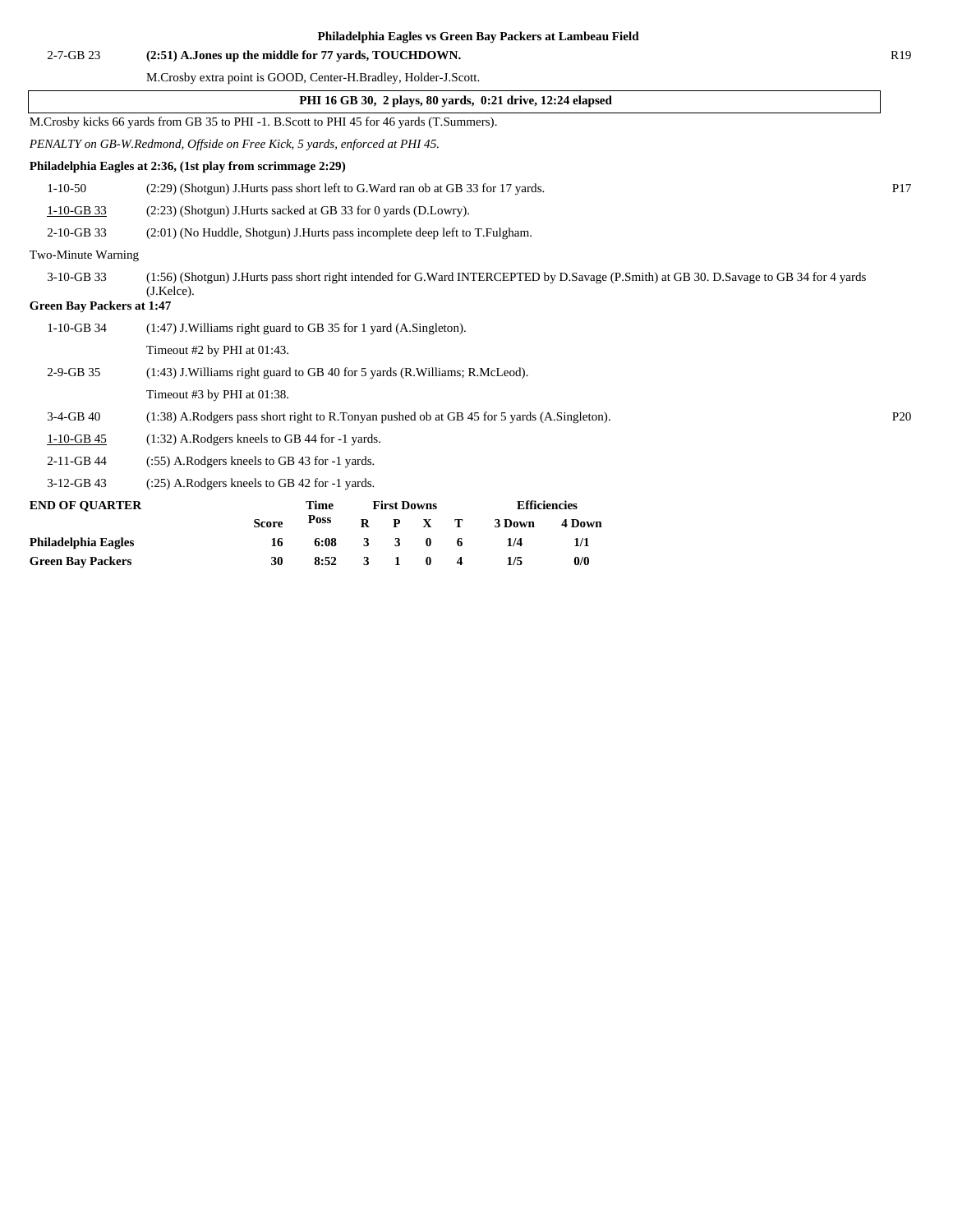# **Miscellaneous Statistics Report**

**Philadelphia Eagles vs Green Bay Packers**

**12/6/2020 at Lambeau Field**

## **Ten Longest Plays for Philadelphia Eagles**

| Yards | 0tr | <b>Play Start</b>    | <b>Play Description</b>                                                                                   |
|-------|-----|----------------------|-----------------------------------------------------------------------------------------------------------|
| 41    |     | 3 1-10-PHI 10        | (13:49) C. Wentz pass deep middle to D. Goedert to GB 49 for 41 yards (K. King).                          |
| 34    |     | 3 3-4-PHI 31         | (6:46) (No Huddle, Shotgun) J.Hurts pass deep left to J.Reagor to GB 35 for 34 yards (K.King) [R.Greene]. |
| 32    |     | 4 4-18-GB 32         | (7:59) (Shotgun) J. Hurts pass deep right to G. Ward for 32 yards, TOUCHDOWN.                             |
| 20    |     | 4 3-4-GB 44          | (9:39) (No Huddle, Shotgun) J.Hurts pass short right to Z.Ertz to GB 24 for 20 yards (D.Savage).          |
| 17    |     | $4$ 1-10-50          | (2:29) (Shotgun) J. Hurts pass short left to G. Ward ran ob at GB 33 for 17 yards.                        |
| 13    |     | 4 1-10-PHI 37        | (10:42) (No Huddle, Shotgun) J.Hurts scrambles left end ran ob at 50 for 13 yards (C.Kirksey).            |
| 12    |     | 2 2-10-PHI 25        | (:49) (Shotgun) C.Wentz scrambles left end ran ob at PHI 37 for 12 yards (C.Kirksey).                     |
| 11    |     | $1\quad 2-10$ -GB 45 | (10:13) (Shotgun) C. Wentz pass short left to Z. Ertz to GB 34 for 11 yards (D. Savage).                  |
| 11    |     | 1-10-PHI 38          | (5:41) J.Reagor left end ran ob at PHI 49 for 11 yards (C.Kirksey).                                       |
| 11    |     | 2-2-GB 43            | (4:16) (Shotgun) J.Howard right guard to GB 32 for 11 yards (P.Smith).                                    |

**Ten Longest Plays for Green Bay Packers**

| Yards | 0tr | <b>Play Start</b>      | <b>Play Description</b>                                                                             |
|-------|-----|------------------------|-----------------------------------------------------------------------------------------------------|
| 77    |     | 4 2-7-GB 23            | (2:51) A.Jones up the middle for 77 yards, TOUCHDOWN.                                               |
| 42    |     | $3 \quad 1 - 10 - GB1$ | (12:00) A.Rodgers pass deep right to D.Adams to GB 43 for 42 yards (A.Maddox) [V.Curry].            |
| 36    |     | 2 2-9-GB 19            | (4:00) A.Rodgers pass short left to M.Lewis to PHI 45 for 36 yards (A.Singleton; J.Mills).          |
| 31    |     | $3 - 3 - 50$           | (9:52) (Shotgun) A.Rodgers pass deep right to A.Lazard pushed ob at PHI 19 for 31 yards (A.Maddox). |
| 25    |     | 2 3-4-PHI 25           | (1:05) (Shotgun) A. Rodgers pass deep right to R. Tonyan for 25 yards, TOUCHDOWN.                   |
| 24    |     | $1$ 2-9-GB 13          | (:35) A.Rodgers pass short left to D.Adams pushed ob at GB 37 for 24 yards (A.Maddox).              |
| 18    |     | 3 1-10-GB 6            | (3:35) (Shotgun) J. Williams left guard to GB 24 for 18 yards (J. Mills).                           |
| 14    |     | 2 2-10-PHI 45          | (2:27) (Shotgun) A.Rodgers pass short middle to M.Taylor to PHI 31 for 14 yards (J.Mills).          |
| 13    |     | $3$ 2-10-GB 24         | (2:50) (Shotgun) A.Rodgers pass short left to D.Adams ran ob at GB 37 for 13 yards (D.Slay).        |
| 12    |     | 1-10-PHI 48            | (13:46) (Shotgun) A.Rodgers pass short right to D.Adams to PHI 36 for 12 yards (A.Singleton).       |

| <b>Touchdown Scoring Information</b> |                     | <b>Offense</b> | <b>Defense</b> Special Teams |
|--------------------------------------|---------------------|----------------|------------------------------|
| <b>VISITOR</b>                       | Philadelphia Eagles |                |                              |
| <b>HOME</b>                          | Green Bay Packers   |                |                              |

## **Player Scoring Information**

|            | Club Player | TD. | Rush<br>TD | Rec KO TD<br>TD |   | <b>Punt Int TD</b><br>TD |   | Fum<br>TD | Misc<br>TD   | FG | XP | 2Pt<br>Rush | Rec | 2Pt Sfty | Points |
|------------|-------------|-----|------------|-----------------|---|--------------------------|---|-----------|--------------|----|----|-------------|-----|----------|--------|
| PHI.       | G.Ward      | 0   | 0          |                 | 0 | 0                        | 0 | 0         | 0            | 0  | 0  | 0           | 0   | 0        | 6      |
| PHI        | J.Reagor    | 0   | 0          | 0               | 0 |                          | 0 | 0         | 0            | 0  | 0  | 0           | 0   | 0        | 6      |
| <b>PHI</b> | J.Elliott   | 0   | 0          | 0               | 0 | 0                        | 0 | 0         | 0            |    |    | 0           | 0   | 0        | 4      |
| GB         | D.Adams     | 0   | 0          |                 | 0 | 0                        | 0 | 0         | 0            | 0  | 0  | 0           | 0   | 0        | 12     |
| GB         | A.Jones     | 0   |            | 0               | 0 | 0                        | 0 | 0         | 0            | 0  | 0  | 0           | 0   | 0        | 6      |
| GB         | R.Tonyan    | 0   | 0          |                 |   |                          | 0 | 0         | $\mathbf{0}$ | 0  | 0  | 0           | 0   | 0        | 6      |
| GB         | M.Crosby    | 0   | 0          | 0               |   |                          | 0 | 0         | $\mathbf{0}$ |    |    |             | 0   | 0        | 6      |

| <b>Possession Detail</b>    | <b>First Half</b> |      | <b>Second Half</b> |       | Game           |       |  |
|-----------------------------|-------------------|------|--------------------|-------|----------------|-------|--|
|                             | <b>Visitor</b>    | Home | <b>Visitor</b>     | Home  | <b>Visitor</b> | Home  |  |
| Largest Lead                | 3                 | 11   | 0                  | 20    |                | 20    |  |
| Drives Leading              |                   |      | 0                  |       |                | 8     |  |
| Time of Possession Leading  | 4:30              | 3:46 | 0:00               | 17:59 | 4:30           | 21:45 |  |
| Largest Deficit             | $-11$             | -3   | $-20$              | 0     | $-20$          | -3    |  |
| Drives Trailing             |                   |      | 5                  | 0     |                |       |  |
| Time of Possession Trailing | 4:43              | 9:54 | 12:01              | 0:00  | 16:44          | 9:54  |  |
| Times Score Tied Up         |                   | 0    |                    | 0     |                | 0     |  |
| Lead Changes                |                   |      |                    | 0     |                |       |  |